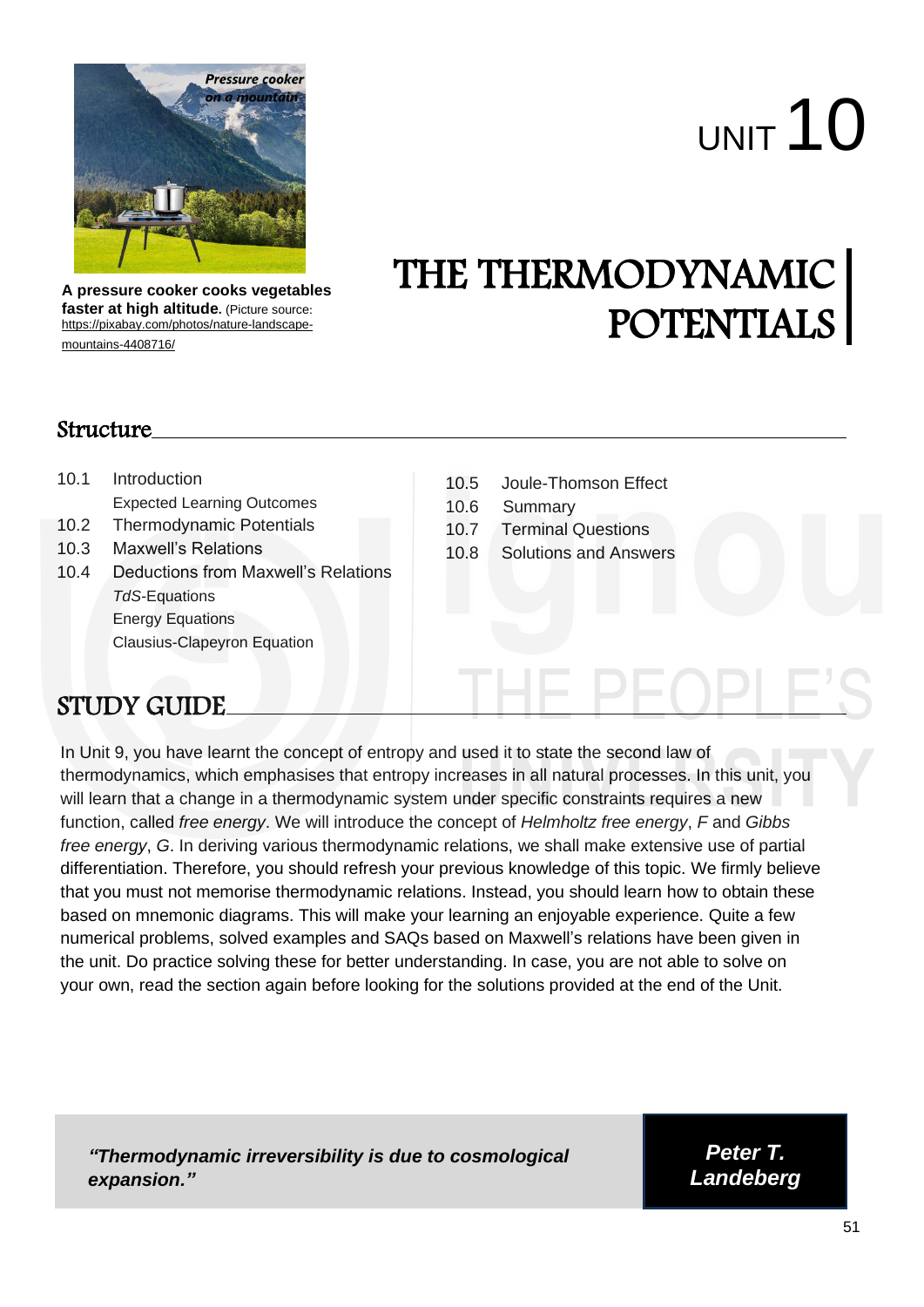#### **10.1 INTRODUCTION**

Helmholtz free energy is also denoted by the symbol A in literature.

So far, we have discussed three thermodynamic functions − temperature (*T*), internal energy (*U*), and entropy (*S*). You may recall that temperature helped us in formulating the equation of state of a thermodynamic system and internal energy enabled us to develop a mathematical formulation of the first law of thermodynamics. The concept of entropy was used to mathematically formulate second law of thermodynamics, which emphasises that entropy increases in all natural processes. From experience, we know that every system has an inherent tendency to approach equilibrium and the first and second laws of thermodynamics do not provide us any information about this. This suggests that there is a need to supplement these laws when we wish to get information about the condition of thermodynamic equilibrium of a system. In Sec. 10.2, you will learn that a change under specific constraints requires a new function, called *free energy*, which is a function of state. We introduce *enthalpy, H; Helmholtz free energy*, *F* and *Gibbs free energy*, *G*. The functions *U, H, F* and *G* are collectively called *thermodynamic potentials* or *free energies*. You will note that each free energy has its own pair of natural variables. Moreover, these carry a treasure trove of information about the system.

Thermodynamic potentials are very handy in obtaining Maxwell's relations, which are used to derive all important thermodynamic relations. Their usefulness lies in the fact that they frequently relate quantities which seem unrelated. As a result, these relations enable us to link experimental data obtained in different ways or replace a difficult measurement by an easier one. We can also use these to obtain values of one property, which may be straightforward, from calculations or measurement of another property. In brief, these relations are very general and extremely useful as they enormously simplify thermodynamic analysis. You will learn how to derive Maxwell's relations in Sec. 10.3. You will also learn how to obtain *TdS*-equations and energy equations using Maxwell's relations. We have also discussed applications of Maxwell's relations to derive Clausius-Clapeyron equation in Sec. 10.4. In Sec.10.5, you will learn about Joule-Thomson effect which is used to produce low temperatures.

#### Expected Learning Outcomes

After studying this unit, you should be able to:

- ❖ define thermodynamic potentials;
- ❖ derive Maxwell's relations from thermodynamic potentials;
- ❖ apply Maxwell' relations to obtain the *TdS-*equations and energy equations;
- ❖ obtain Clausius-Clapeyron equation from Maxwell's relations;
- ❖ discuss Joule-Thomson effect and how it can be used to produce low temperatures; and
- define inversion temperature and discuss its importance for liquefaction of gases.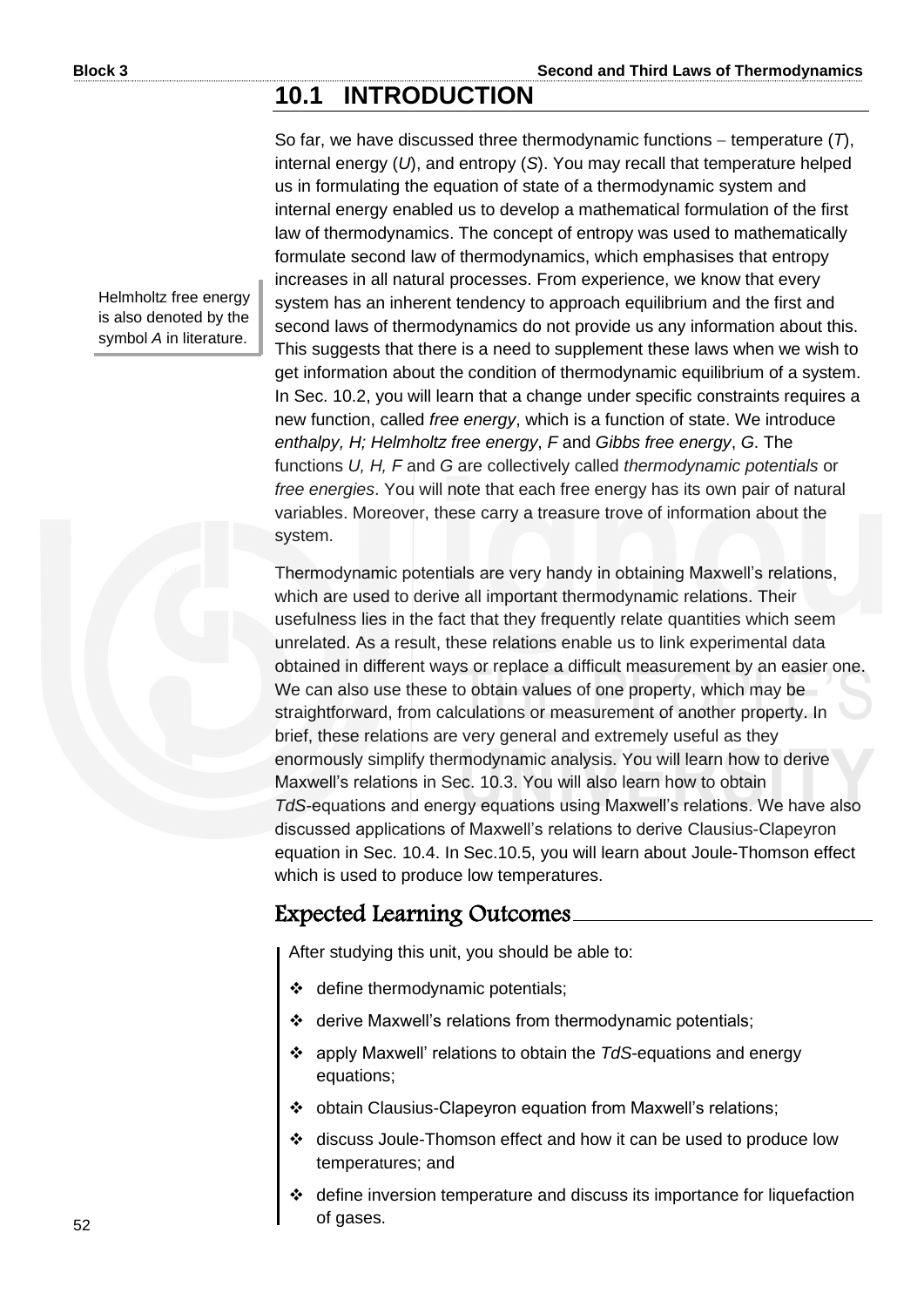#### **10.2 THERMODYNAMIC POTENTIALS**

Consider a gas contained in a cylinder fitted with frictionless piston. The thermodynamic behaviour of this gas can be described in terms of any two variables out of *p*, *V* and *T*; the third one is automatically fixed in view of the equation of state. Such a system is said to be a **two-coordinate system**. But even for description of such a system, we need several functions of state: *p, V, T, S, U a*nd *H*. (Of these, *U* and *H* have dimensions of energy.) In principle, we can construct several functions of state by combining these functions. However, only a few of these may have physical significance. In particular, we define Helmholtz and Gibbs free energies, which also have dimensions of energy like internal energy and enthalpy. As you proceed, you will learn that knowledge of the behaviour of two-coordinate system can be obtained from any one of these four free energies. These are defined as follows:

- Internal energy : *U*
- **Enthalpy**  $H = U + pV$
- Helmholtz energy  $F = U - TS = H - pV - TS$ 
	- Gibbs energy  $G = U - TS + pV = F + pV$

It is interesting to mention here that *U, H, F* and *G* are collectively referred to as thermodynamic potentials or free energies. Of these, Helmholtz energy is particularly important as it provides a vital connection between thermodynamics and statistical mechanics. That is, it provides a bridge between macroscopic and microscopic viewpoints. You will know these details in Block 4 of this course. Gibbs free energy finds wide applications in the study of phase transitions.

(10.1)

The physical significance of thermodynamic potentials becomes clearer from their differential forms. You will learn about these now.

#### **Differentials of Potential Functions**

Let us consider a gaseous system undergoing an infinitesimal reversible process. From Eq. (9.10), you would recall that change in internal energy can be written as

$$
dU = TdS - pdV \tag{10.2}
$$

Also, a small change in enthalpy, defined as  $H = U + pV$ , can be written in terms of changes in internal energy, volume and pressure as

$$
dH = dU + pdV + Vdp
$$

On combining this result with Eq. (10.2), we can write

$$
dH = TdS + Vdp \qquad (10.3)
$$

Likewise, using the definition of Helmholtz free energy ( $F = U - TS$ ), we can write

 $dF = dU - (TdS + SdT)$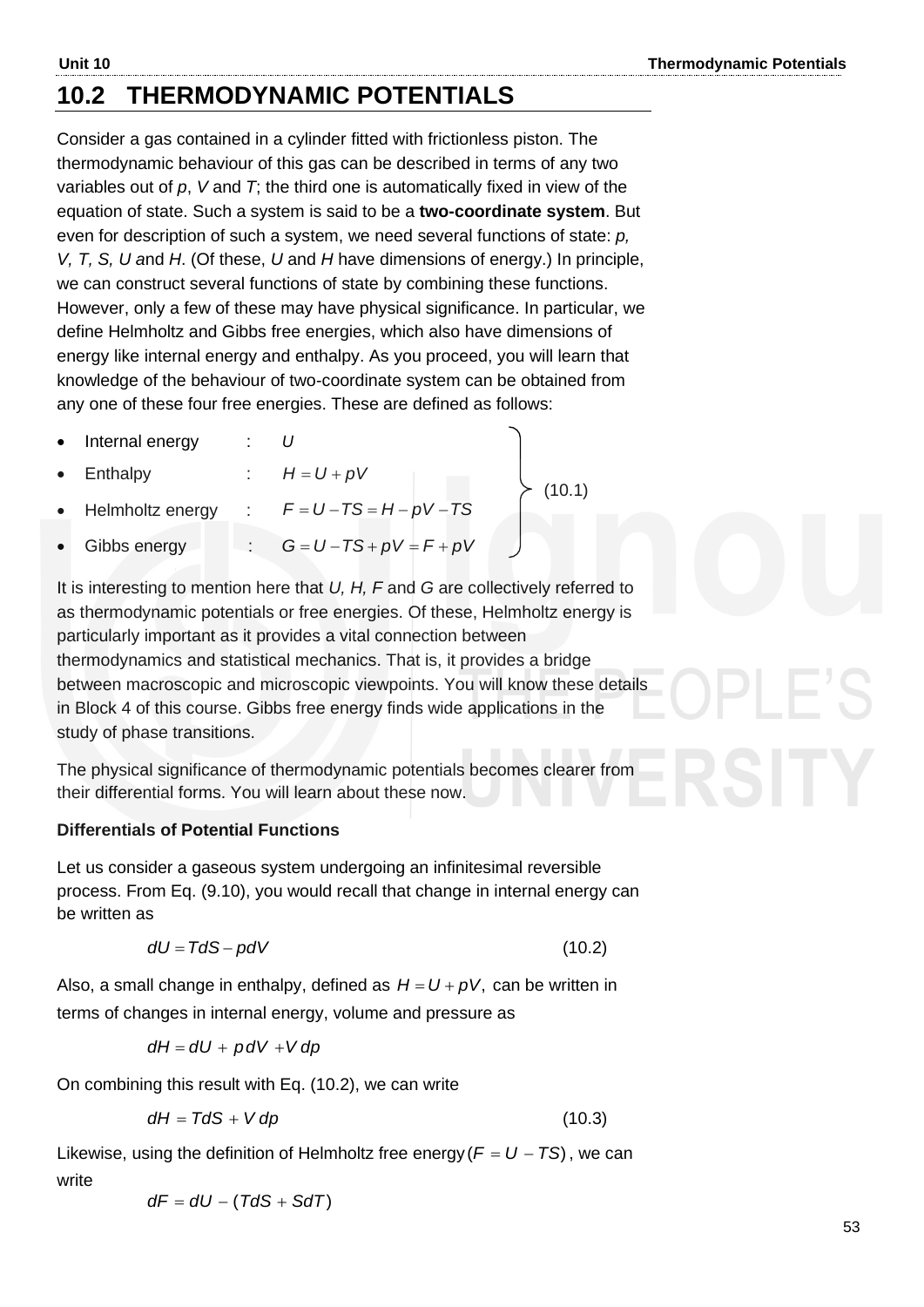#### **Block 3 Second and Third Laws of Thermodynamics**

On combining this result with Eq. (10.2), we get

$$
dF = - SdT - pdV \tag{10.4}
$$

This equation defines the dependence of F on independent variations of *T* and *V*. These thermodynamic variables, therefore, constitute the natural pair for Helmholtz energy and we can write  $F = F(T, V)$ . Note that the right-hand side of Eq. (10.4) comprises two terms and each of these terms consists of a pair of thermodynamic variables such that their product has dimensions of energy.

It readily follows from Eq. (10.4) that entropy and pressure, respectively, of constant *V* and constant *T* systems are given by

$$
S = -\left(\frac{\partial F}{\partial T}\right)_V
$$
 (10.5a)

and

*V <sup>T</sup>*  $p = -\left(\frac{\partial F}{\partial V}\right)$  $\bigg)$  $\left(\frac{\partial F}{\partial V}\right)$  $\overline{\phantom{a}}$ ſ  $\partial$  $=-\left(\frac{\partial F}{\partial V}\right)$  (10.5b)

These relations show that once *F* is known for a system under consideration, we can obtain complete information about its thermal properties. Further, Eq. (10.5a) shows that the Helmholtz energy decreases with rise in temperature, since entropy of any substance is always positive definite. The higher the entropy of a substance, greater would be the rate of decrease of *F*. That is why at higher temperatures, the rate of fall of *F* with temperature is maximum for gases and minimum for solids. Similarly, Eq. (10.5b) shows that an increase in volume decreases Helmholtz energy; the rate of fall being greater at higher pressures.

Starting from the definition of Gibbs energy  $(G = F + pV)$  and using Eq. (10.4), you can easily convince yourself that an infinitesimal change in *G* is given by (SAQ 1):

$$
dG = -S dT + Vdp \tag{10.6}
$$

Note that T and p constitute the pair of natural variables for Gibbs energy and we can write  $G = G(T, p)$ . Further, we can write

$$
S = -\left(\frac{\partial G}{\partial T}\right)_p
$$
 (10.7a)

(10.7b)

and

You should now solve an SAQ before proceeding further.

#### *SAQ 1* –**Gibbs energy**

*T p*

 $\bigg)$  $\setminus$ 

 $V = \left(\frac{\partial G}{\partial n}\right)$ 

 $\overline{\phantom{a}}$  $\overline{\mathcal{L}}$ ſ  $\partial$  $=\left(\frac{\partial}{\partial x}\right)^2$ 

Derive Eq. (10.6).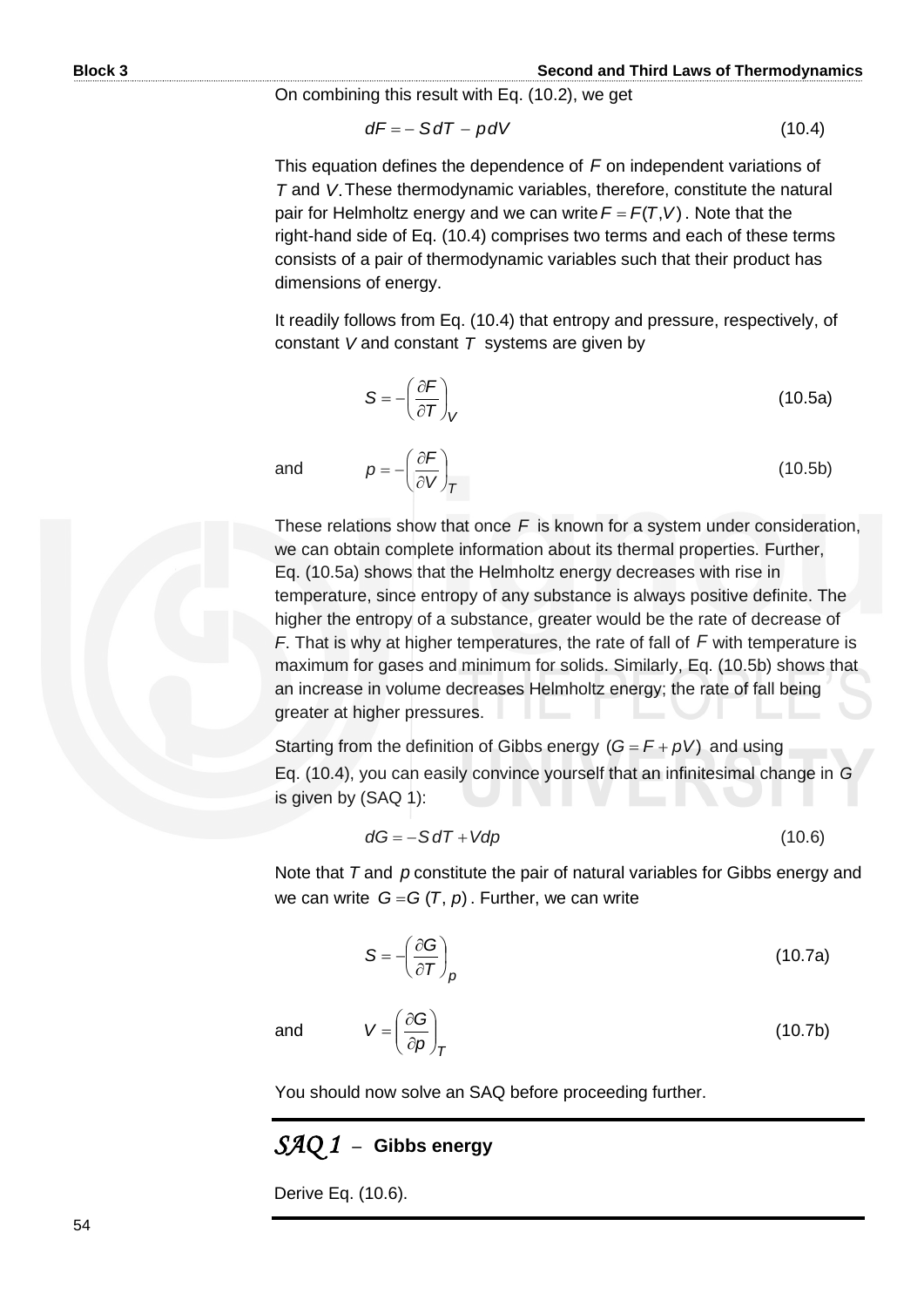Proceeding further, let us suppose that only one of the free energies is known explicitly. You may then logically ask: Can we get complete information about the system from it? The answer to this question is in the affirmative. We illustrate this by considering the Helmholtz free energy.

To express U,H and G in terms of F, we have to start from their respective definitions. For example, by substituting for *S* from Eq. (10.5a), the internal<br>energy can be expressed as<br> $U = F + TS = F - T \left( \frac{\partial F}{\partial T} \right) = -T^2 \left[ \frac{\partial}{\partial T} \left( \frac{F}{T} \right) \right] = \left[ \frac{\partial (F/T)}{\partial (4/T)} \right]$  (10.8) energy can be expressed as

y can be expressed as  
\n
$$
U = F + TS = F - T \left( \frac{\partial F}{\partial T} \right)_V = -T^2 \left[ \frac{\partial}{\partial T} \left( \frac{F}{T} \right) \right]_V = \left[ \frac{\partial (F/T)}{\partial (1/T)} \right]_V \quad (10.8)
$$

since  $\frac{d}{d\tau}\left(\frac{1}{\tau}\right) = -\frac{1}{2}dT$ .  $\frac{1}{2}$ dT *dT*  $(T)$  *T*  $\frac{d}{d\tau}\left(\frac{1}{\tau}\right)=-$ J  $\left(\frac{1}{7}\right)$  $\setminus$ ſ

Eq. (10.8) is known as the **Gibbs-Helmholtz equation**. It finds great use in thermo-chemistry.

Similarly, on substituting for *S* and *p* from Eqs. (10.5a) and (10.5b) respectively, you can write

$$
H = F + TS + \rho V = F - T \left(\frac{\partial F}{\partial T}\right)_V - V \left(\frac{\partial F}{\partial V}\right)_T
$$
 (10.9)

nd 
$$
G = F + pV = F - V \left(\frac{\partial F}{\partial V}\right)_T = -V^2 \left[\frac{\partial}{\partial V} \left(\frac{F}{V}\right)\right]_T = \left[\frac{\partial (F/V)}{\partial (1/V)}\right]
$$
 (10.10)

Eqs. (10.8), (10.9) and (10.10) clearly show that the entire information about a thermodynamic system can be obtained once we know Helmholtz free energy. You may now logically ask: Can we say the same for other thermodynamic potentials? The answer to this question is in affirmative. However, we will not establish this result. To convince yourself, you should answer the following SAQ.

#### *SAQ 2* –**Thermodynamic potentials**

- a) Obtain first order derivatives of  $H$  and  $G$  which justify the following statements:
	- i) At constant entropy, the rate of increase of enthalpy with pressure is greater for a gas than that for a solid.
	- ii) Under isothermal conditions, the Gibbs energy increases more rapidly with pressure for a gas than for a liquid or a solid.
- b) Prove that

a

i) 
$$
p = -\left(\frac{\partial U}{\partial V}\right)_T + T\left(\frac{\partial S}{\partial V}\right)_T
$$
  
ii) 
$$
H = \left[\partial (G/T)\right]
$$

ii) 
$$
H = \left[ \frac{\partial (G/T)}{\partial (1/T)} \right]_P
$$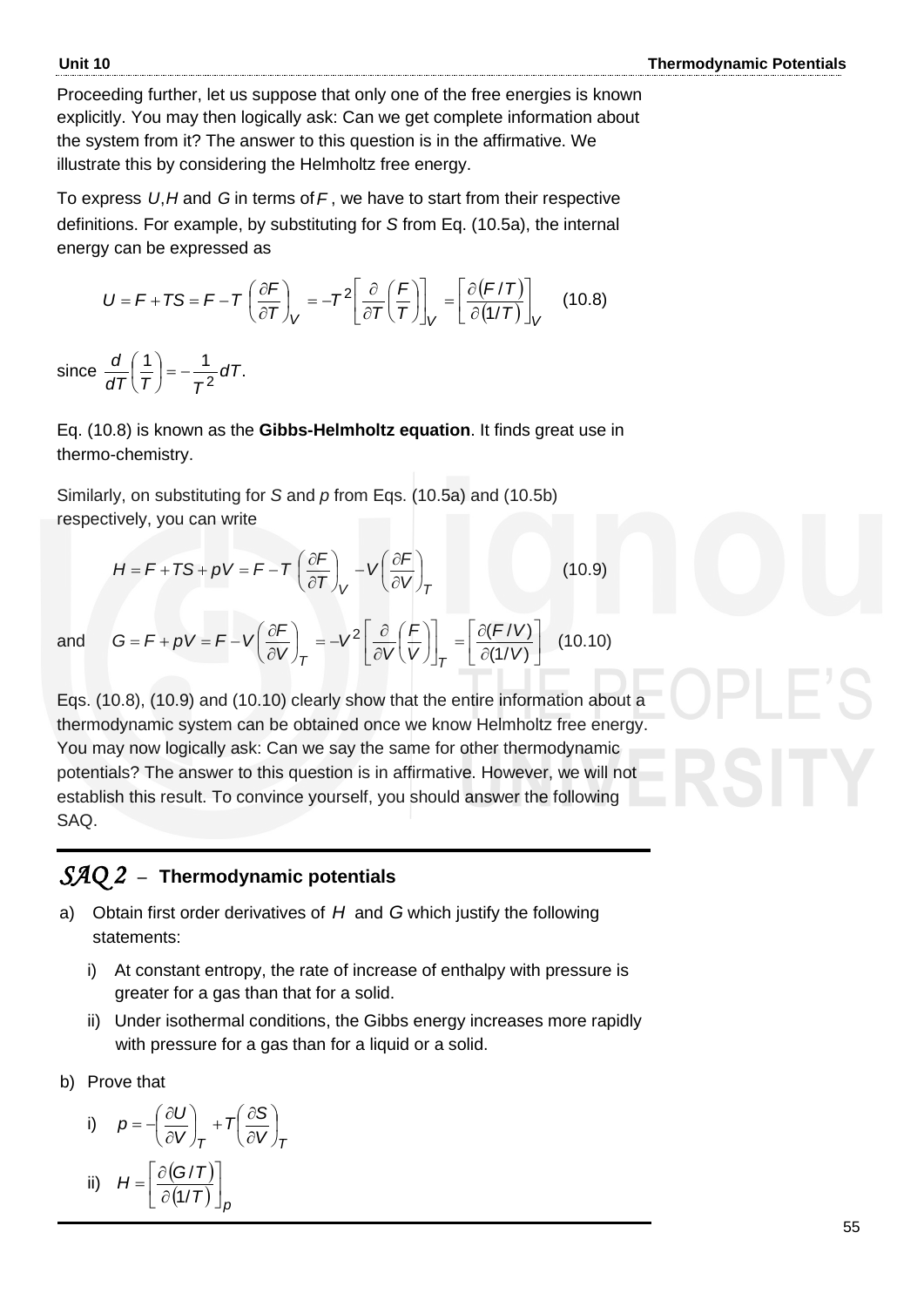Before proceeding further, let us recapitulate what you have learnt in this unit so far.

Recap

#### **THERMODYNAMIC FREE ENERGIES**

- The behaviour of any *pVT* system can be explained in terms of four thermodynamic free energies:
	- ➢ Internal energy, *U*
	- $\triangleright$  Enthalpy,  $H = U + pV$
	- ➢ Helmholtz energy, *F = U – TS*
	- $\triangleright$  Gibbs energy,  $G = F + pV$
- Each thermodynamic free energy is associated with a natural pair of variables:

$$
U = U(S, V); H = H(S,p); F = F(T, V)
$$
 and  $G = G(T,p)$ 

Now that you have learnt about free energies, you can use these to obtain several thermodynamic relations. We first illustrate it by deriving Maxwell's relations. As you proceed, you will learn that these relations derive their usefulness from the fact that they frequently relate quantities, which apparently seem unrelated. Moreover, Maxwell's relations simplify thermodynamic analysis considerably without compromising with elegance.

#### **10.3 MAXWELL'S RELATIONS**

You have read about exact differentials in Block 2. We will now use this concept for deriving Maxwell's relations, which connect the partial derivatives of  $p, V, T$  and *S* for a simple compressible substance. These are extremely useful relations. These can be readily applied to determine the changes in a property that cannot be measured directly, by simply measuring the changes in  $p, V$  and  $T$ .

Suppose z is a function of state which depends on two independent state variables x and y and we can write  $z = z(x, y)$ . Then an infinitesimal change *dz* in *z* due to changes in *x* and *y* can be expressed as

$$
dz = \left(\frac{\partial z}{\partial x}\right)_y dx + \left(\frac{\partial z}{\partial y}\right)_x dy
$$
  
= Mdx + Mdy (10.11a)

where we have put *y x*  $M = \left(\frac{\partial Z}{\partial z}\right)^2$  $\bigg)$  $\left(\frac{\partial z}{\partial z}\right)$  $\overline{\mathcal{L}}$ ſ  $\hat{c}$  $=\left(\frac{\partial z}{\partial x}\right)_V$  and  $N=\left(\frac{\partial z}{\partial y}\right)_X$ . *x*  $N = \frac{\partial z}{\partial x}$ *y* If we differentiate *M* with

respect to *y*, keeping *x* fixed, and *N* with respect to *x*, keeping *y* fixed, we get

$$
\left(\frac{\partial M}{\partial y}\right)_x = \left(\frac{\partial}{\partial y}\left(\frac{\partial z}{\partial x}\right)_y\right)_x
$$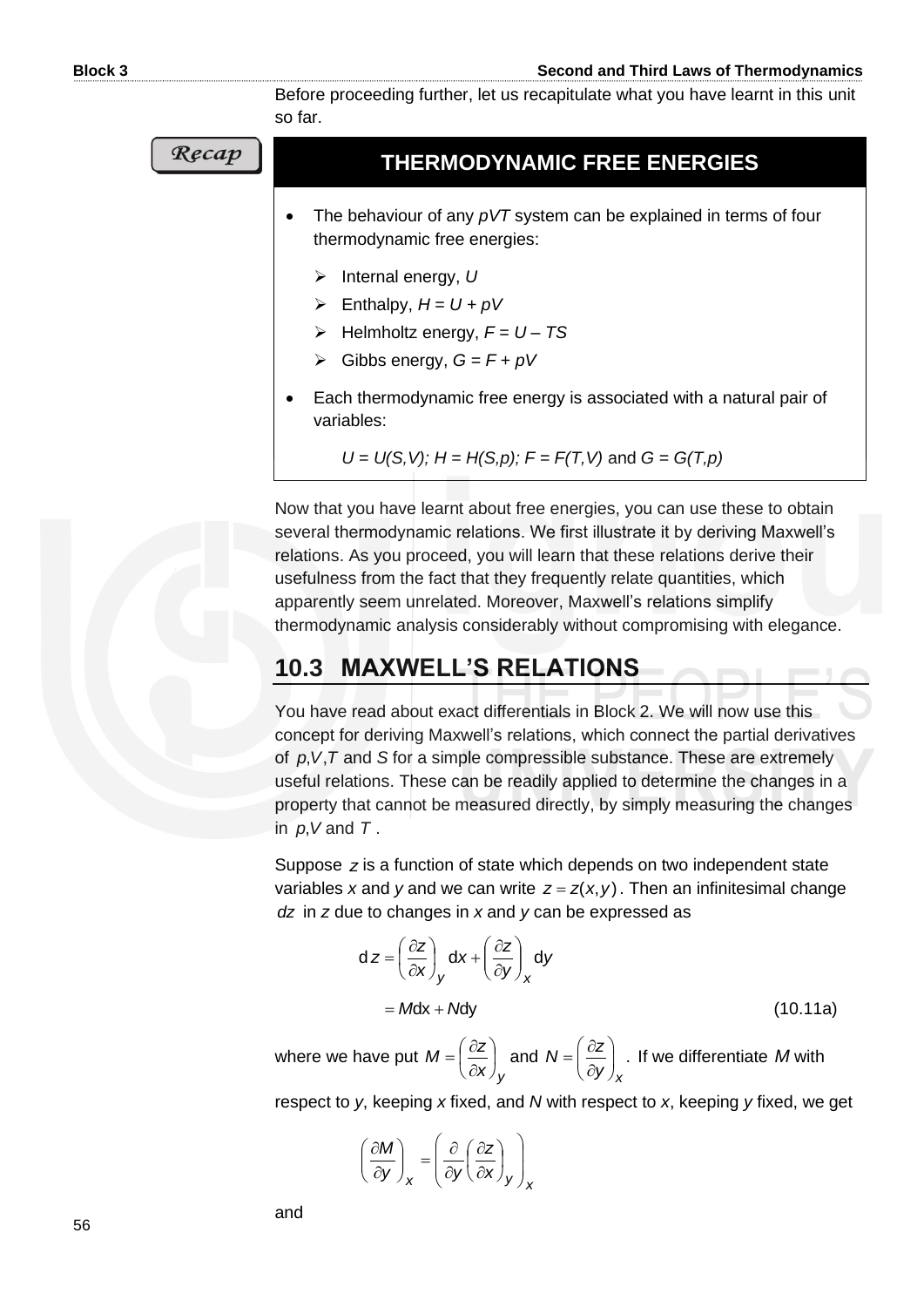$$
\left(\frac{\partial N}{\partial x}\right)_y = \left(\frac{\partial}{\partial x}\left(\frac{\partial z}{\partial y}\right)_x\right)_y
$$

We know that the order of differentiation does not affect the value of a perfect

differential, that is 
$$
\left(\frac{\partial}{\partial y} \left(\frac{\partial z}{\partial x}\right)_y\right)_x = \left(\frac{\partial}{\partial x} \left(\frac{\partial z}{\partial y}\right)_x\right)_y
$$
. So, we can write  

$$
\left(\frac{\partial M}{\partial y}\right)_x = \left(\frac{\partial N}{\partial x}\right)_y
$$
(10.11b)

We are now in a position to use Eqs. (10.11a) and (10.11b) to obtain Maxwell relations from thermodynamic potentials. But before doing so, let us summarise what you have learnt in this section.



To obtain Maxwell's relations using thermodynamic free energies, you can choose any one of the free energies as a function of any two thermodynamic variables out of p, V, S and T. Let us first choose T and V as independent variables. Recall that the free energy associated with these variables is *F*. It means that we have to refer to Eq. (10.4) and compare it with Eq. (10.11a). You will note that these equations have exactly the same form. In fact, these will be identical if you identify *F* with *z*, −*S* with *M*, −*p* with *N*, *T* with *x* and V with y. (This means that  $F$ , S and p are now functions of T and V.) Therefore, using Eq. (10.11b), we can write:

or

$$
-\left(\frac{\partial S}{\partial V}\right)_T = -\left(\frac{\partial p}{\partial T}\right)_V
$$

 $\left(\frac{S}{M}\right) = \left(\frac{\partial p}{\partial T}\right)$ 

 $T$   $(\partial T)_{V}$ *p*

 $\setminus$ ſ

*V*

J  $\left(\frac{\partial S}{\partial V}\right)$ J ſ  $\partial$  $\partial$ 

J

J  $\left(\frac{\partial p}{\partial \boldsymbol{\tau}}\right)$  $\setminus$ ſ  $\partial$  $=\left(\frac{\partial}{\partial x}\right)^2$ 

(10.12a)

Similarly, if we choose *T* and *p* as independent variables, we have to consider Gibbs free energy and refer to Eq. (10.6). Then on comparing it with Eq. (10.11a), we note that these equations will become identical if we replace *G* with *z*, −*S* with *M*, and *V* with *N*. Moreover, *T* is identified with *x* and *p* with *y*. Then using Eq. (10.11b), you will obtain

$$
-\left(\frac{\partial S}{\partial p}\right)_T = \left(\frac{\partial V}{\partial T}\right)_p\tag{10.12b}
$$

Similarly, if we choose *S* and *V* and *S* and *p* as independent variables, we have to work with Eqs. (10.2) and (10.3), respectively.



Maxwell's relations can be written from the following statement:

$$
\frac{\partial (p,V)}{\partial (x,y)} = \frac{\partial (T,S)}{\partial (x,y)}
$$

where *x* and *y* can be pairs out of

 $(T, V), (T, p), (S, V)$ 

and (S, p).

The variables occurring at exactly the same position in the numerator as well as the denominator are cancelled out and put as suffix but if they occur in crossed positions, we put a negative sign while cancelling them.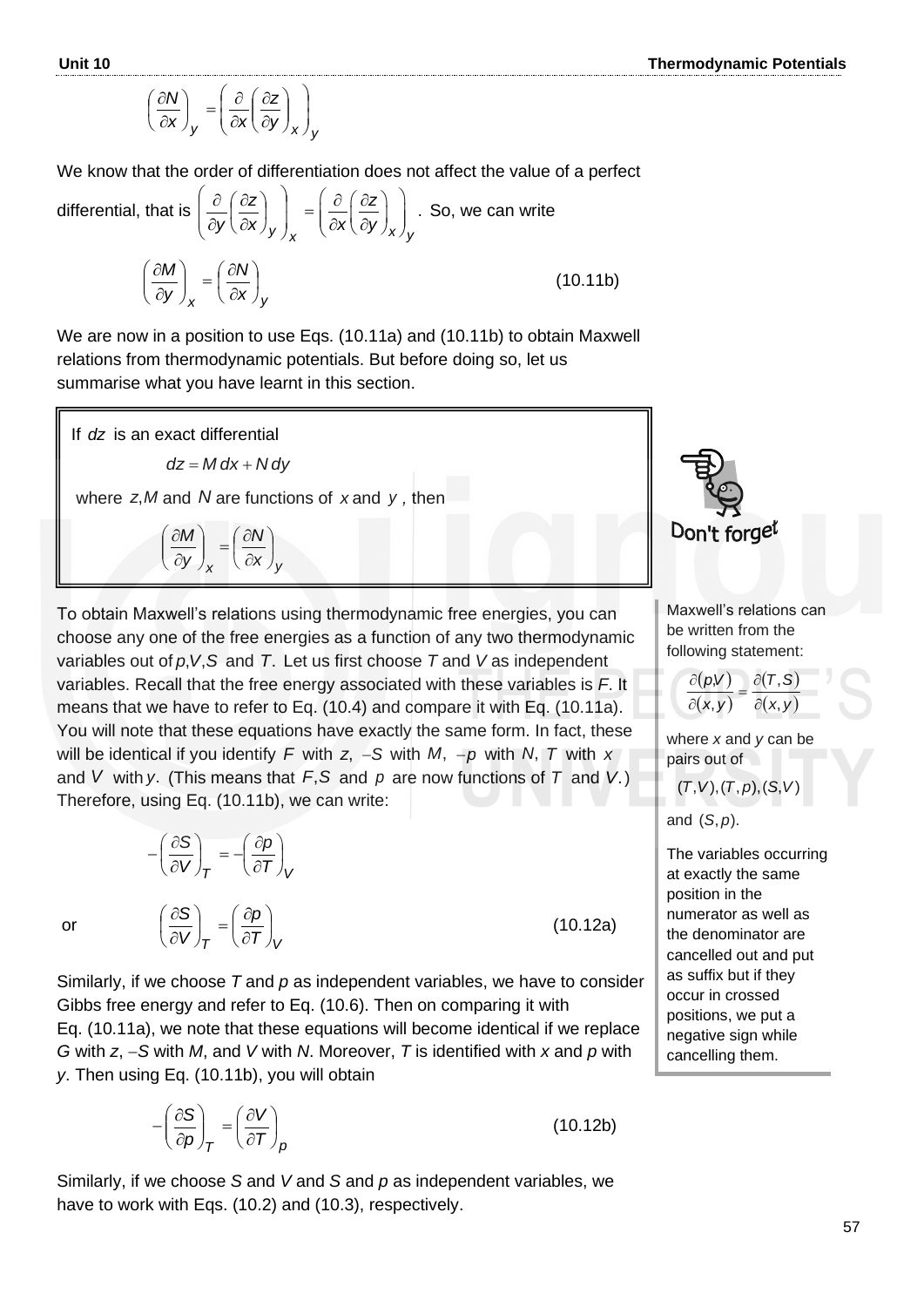#### **Block 3 Second and Third Laws of Thermodynamics**

(10.12d)

Following the procedure outlined above, you can easily convince yourself that

$$
\left(\frac{\partial T}{\partial V}\right)_{S} = -\left(\frac{\partial p}{\partial S}\right)_{V}
$$
\n(10.12c)

and

$$
\left(\frac{\partial V}{\partial S}\right)_{S} = \left(\frac{\partial V}{\partial S}\right)_{P}
$$

From Maxwell's relations, you will note that:

*p*

 $\overline{\phantom{a}}$  $\overline{\mathcal{L}}$ ſ  $\partial$  $\hat{o}$ 

 $\bigg)$  $\left( \right)$ 

- i) Cross multiplication of the variables involved in the partial derivatives always gives the form: (*TS* ) = (  $\rho$ V ), which has the dimensions of energy.
- ii) The independent variable of the partial differentiation on the left-hand side appears as a constant on the right-hand side and vice-versa.
- iii) The sign is positive if T appears with  $p$  in a partial derivative (remember ' *p* ' for positive).
- iv) We can study pressure and volume variation of entropy in terms of partial derivatives involving extensive and intensive thermodynamic variables

A detailed study of Maxwell's relations leads to a satisfactory explanation of many interesting physical phenomena. For example, let us consider the first Maxwell relation. It can be used to explain the co-existence of two phases of a substance in equilibrium. Similarly, the second relation can be used to explain anomalous expansion of water when it is heated from  $0^{\circ}$ C to  $4^{\circ}$ C.

You can perform a very simple activity. Take Indian rubber and stretch it before touching with your lips. Do you experience some heat? We can seek explanation of this and such other phenomena in Maxwell's relations. You will learn about these a little later.

Before you go over to the next section, you should learn how to apply Maxwell's relations. We explain it by solving an example.

## *XAMPLE 10.1***: MAXWELL'S RELATIONS**

Calculate the pressure at which water would boil at  $160^{\circ}$ C, if the change in specific volume when 1 g of water converted into steam is 1676 cc. Given  $1$ cal = 4.2×10<sup>7</sup> erg, 1 atm = 10<sup>6</sup> dyne cm<sup>-2</sup> and specific latent heat of vaporization of steam is 540  $\rm{cal \, g^{-1}}.$ 

**SOLUTION ■** From Maxwell's first relation [Eq. (10.12a)], we can write

 $\big)$ 

 $\hat{c}$ 

$$
\left(\frac{\partial S}{\partial V}\right)_T = \left(\frac{\partial \rho}{\partial T}\right)_V
$$

Multiplying both sides by *T*, we get  $\sigma$   $(\partial T)$ <sub>V</sub>  $T\left(\frac{\partial p}{\partial t}\right)$ *V*  $T\left(\frac{\partial S}{\partial V}\right) = T\left(\frac{\partial p}{\partial T}\right)$  $\left(\frac{\partial p}{\partial \bm{\tau}}\right)$  $\setminus$ ſ  $\Big) = T \Big( \frac{\partial}{\partial \theta}$  $\big)$  $\left(\frac{\partial S}{\partial U}\right)$  $\setminus$ ſ  $\partial$  $\hat{o}$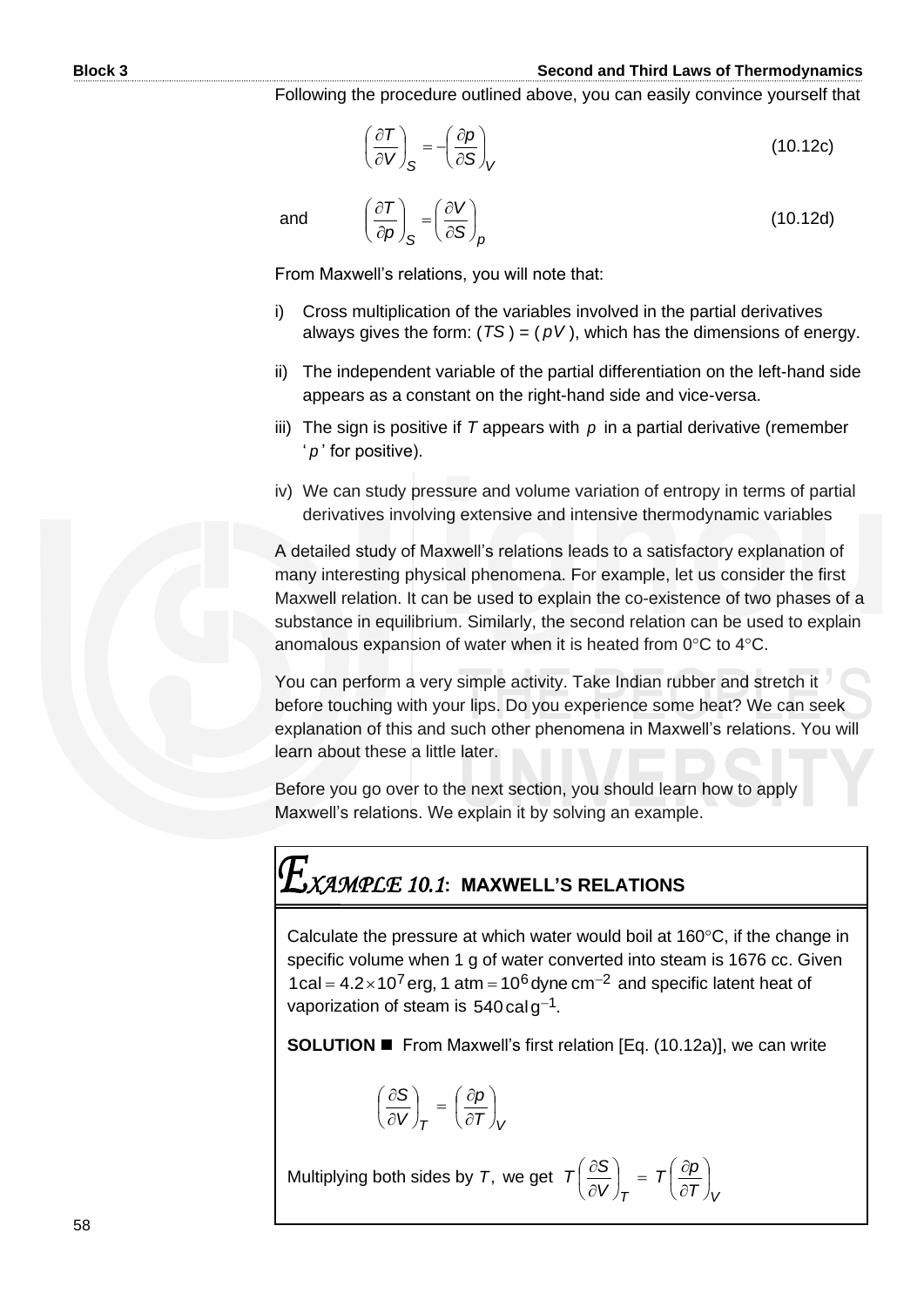But we know that  $\delta Q = T dS$ 

$$
\therefore \qquad \left(\frac{\delta Q}{\partial V}\right)_T = T \left(\frac{\partial p}{\partial T}\right)_V
$$

 $Here \delta Q = ml = 540 \text{ cal } = 540 \times 4.2 \times 10^7 \text{ erg},$ 

$$
T_1 = 100
$$
°C = 373K,  $T_2 = 160$ °C = (160 + 273) K = 433 K,  
\n $\Delta T = (433 - 373)$  K = 60 K and  $\Delta V = (1676 - 1)$  cm<sup>3</sup> = 1675 cm<sup>3</sup>.

Substituting these values in the above relation, we get

$$
\Delta p = \frac{\partial T}{T} \left( \frac{\delta Q}{\partial V} \right) = \frac{60K \times 540 \times 4.2 \times 10^7 \text{ erg}}{373K \times 1675 \text{ cm}^3}
$$

 $= 2.177 \times 10^6$  dyne cm $^{-2}$  = 2.177atm

Therefore, the required pressure at which water would boil at  $160^{\circ}$ C = 2.177 + 1 = 3.177 atm.

This is the working principle of a pressure cooker.

We now summarise the important results of Maxwell's relations.

#### **MAXWELL'S RELATIONS**

- Maxwell's relations help us to study variation of entropy with volume and pressure in terms of partial derivatives involving extensive and intensive variables.
- Four important Maxwell's relations are:

$$
\left(\frac{\partial S}{\partial V}\right)_T = \left(\frac{\partial p}{\partial T}\right)_V
$$

$$
\left(\frac{\partial S}{\partial p}\right)_T = -\left(\frac{\partial V}{\partial T}\right)_p
$$

$$
\left(\frac{\partial T}{\partial V}\right)_S = -\left(\frac{\partial p}{\partial S}\right)_V
$$

$$
\left(\frac{\partial T}{\partial p}\right)_S = \left(\frac{\partial V}{\partial S}\right)_p
$$

*p*

 $\partial$ 

L

J

and

In the Study Guide of this unit, we emphasized that you should not memorise any thermodynamic relation. We now illustrate how you can conveniently write these down based on a simple sentence.

Do not forget what we have explained in the box ahead.

*<sup>S</sup> S <sup>p</sup>*

 $\partial$ 

 $\int$ 

### Recap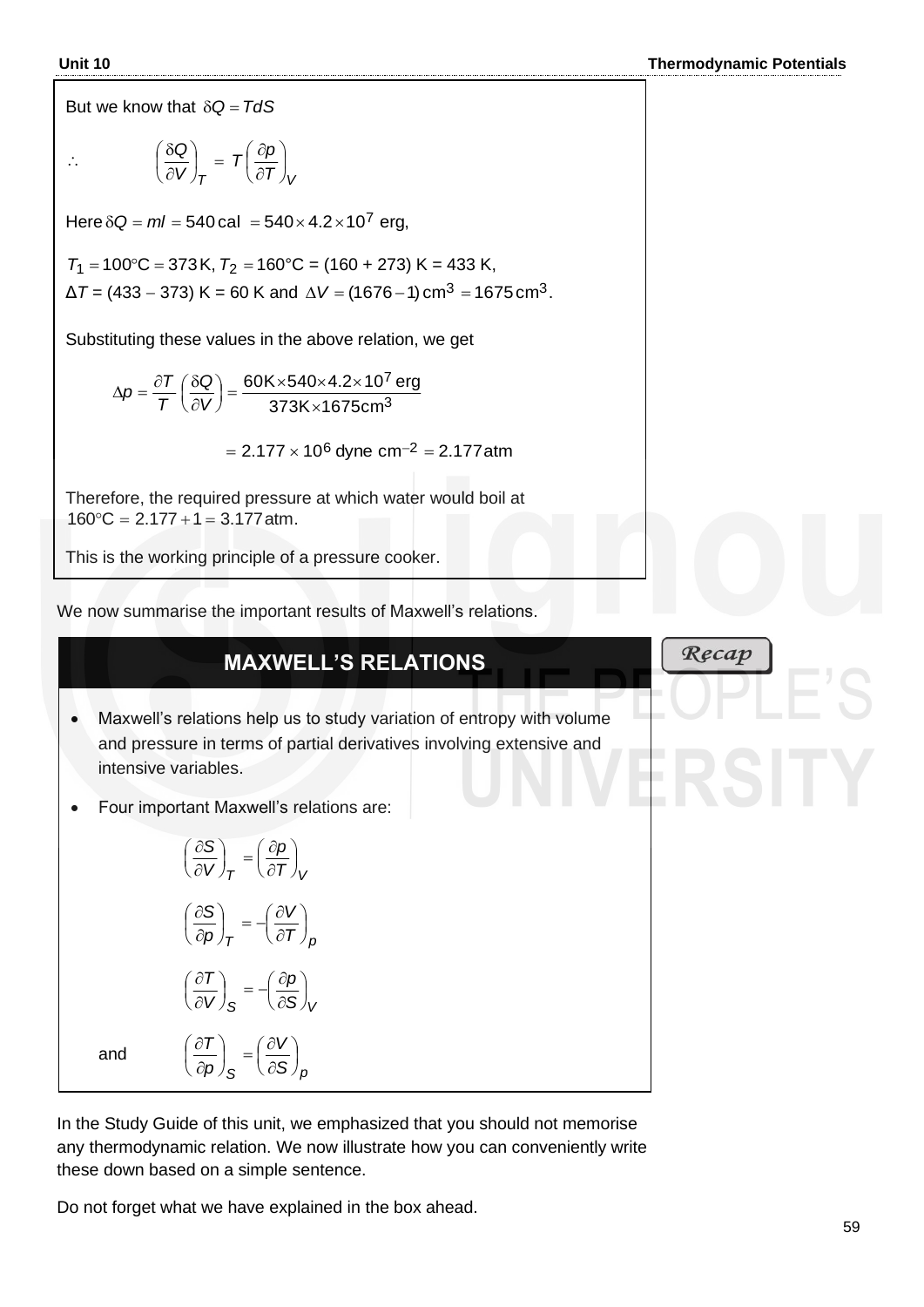Memorise the sentence: *G*ood *P*hysicists *H*ave *S*tudied *U*nder *V*ery *F*ine *T*eachers.

Note that the first letter of each word in this sentence highlights a thermodynamic variable or free energy.

So, we draw a rectangle called mnemonic diagram, whose upper right and lower left corners have been clipped.

Starting from the upper left corner in the figure, place the first letter of each word successively proceeding clockwise, as shown in Fig. 10.1.

Note that each energy function is flanked by its respective set of natural variables.

To write expressions for *dG, dH, dU* and *dF* in terms of changes in their natural variables, we choose the energy corner as origin and note the position of natural variables.

If a variable Is below or to the left of the origin, a negative sign precedes it. Thus, we can write

$$
dG = ( ) dp - ( ) dT
$$

The variable in the brackets is chosen such that it ensures dimension*s of*  energy for the product. So, in the instant case, we can write

$$
dG = Vdp - SdT
$$

You should practice writing expressions for other free energies. Once you have written using the analogy with the relations

$$
dz = Mdx + Ndy
$$

*y x N* J  $\left(\frac{\partial N}{\partial n}\right)$  $\setminus$ ſ  $\partial$  $\hat{o}$ 

J  $\setminus$ 

*x y M*

 $\overline{\phantom{a}}$  $\setminus$ ſ  $\partial$  $\partial$ 

and  $\left|\frac{\partial W}{\partial v}\right| =$ 

You can obtain Maxwell's relations in the sequence given in the text by working with (*T,V*); (*T,p*); (*S,V*) and (*S, p*) with their respective free energies.



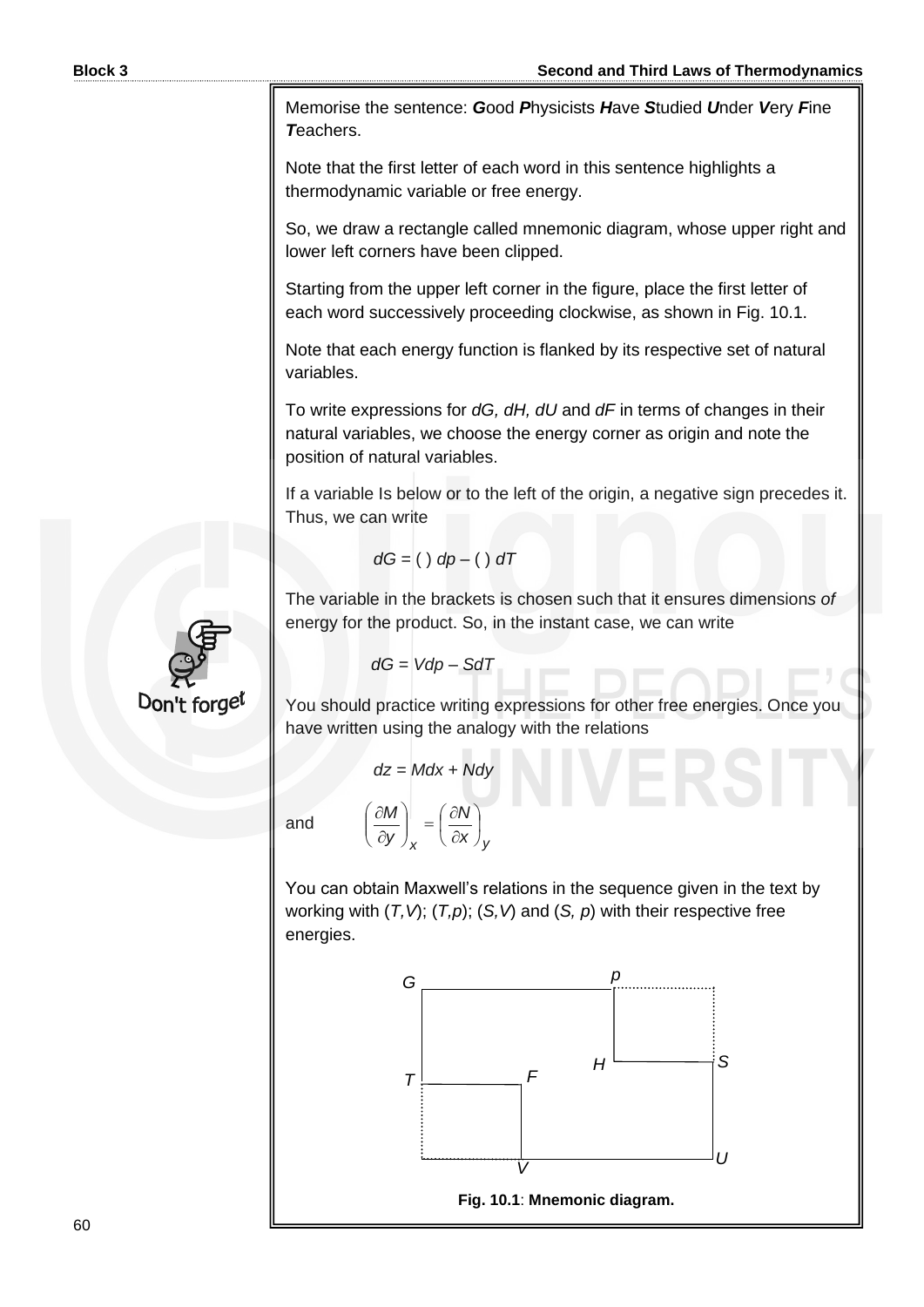#### **10.4 DEDUCTIONS FROM MAXWELL'S RELATIONS**

The heat transfer in an infinitesimal reversible process is given by  $\delta Q = TdS$  *.* Let us see how Maxwell's relations enable us to calculate heat transfer under different physical conditions.

#### **10.4.1** *TdS-***Equations**

*TdS*-equations enable us to relate the entropy of a substance with directly measurable quantities, provided its equation of state and heat capacities are known. Depending on the choice of independent variables, we obtain three *TdS*-equations. To derive the first *TdS*-equation, let us take *T* and *V* as independent variables and express entropy of a substance as

$$
S=S(T,V)
$$

An infinitesimal change in T and/or V may induce a corresponding change in entropy. We can mathematically express it as

$$
dS = \left(\frac{\partial S}{\partial T}\right)_V dT + \left(\frac{\partial S}{\partial V}\right)_T dV
$$

Mutiplying throughout by *T*, we get

$$
TdS = T\left(\frac{\partial S}{\partial T}\right)_V dT + T\left(\frac{\partial S}{\partial V}\right)_T dV
$$

You would recall that for a gas made up of *n* moles,  $T\left|\frac{\partial Q}{\partial T}\right| = nC_V$ *V nC T*  $T\left(\frac{\partial S}{\partial T}\right)_V =$  $\left(\frac{\partial \mathcal{S}}{\partial \mathcal{T}}\right)$  $\big($  $\hat{o}$  $\left(\frac{\partial S}{\partial \boldsymbol{\tau}}\right)^n = nC_V$ .

Further, using Eq. (10.12a) we replace  $V$ <sub>*T*</sub>  $\frac{S}{V}$ J  $\left(\frac{\partial S}{\partial V}\right)$  $\overline{\phantom{0}}$ ſ  $\partial$  $\left(\frac{\partial S}{\partial V}\right)$  by  $\left(\frac{\partial p}{\partial \overline{r}}\right)$ .  $\left(\frac{\partial p}{\partial \tau}\right)$  $\setminus$ ſ  $\partial$  $\left(\frac{\partial p}{\partial \boldsymbol{\tau}}\right)^n$  . This gives

$$
TdS = nC_VdT + T\left(\frac{\partial p}{\partial T}\right)_V dV
$$

 $\mathcal{I}$   $\mathcal{J}_\mathcal{V}$ *p*<sup>)</sup> J

(10.13a)

Eq. (10.13a) is called the **first** *TdS-***equation**. Note that

- i) all quantities occurring on the right-hand side of Eq. (10.13a) can be measured, and
- ii) the second term defines pressure variation with temperature for an isochoric process.

So, once we know the equation of state, we can easily determine the pressure variation with temperature at constant volume. (This is explained for a van der Waals' gas in Example 10.2.) However, we can express it as a ratio of two measurable quantities: isothermal compressibility and volume expansivity. We illustrate it now:

Recall that volume expansivity  $\left( \tau \right) _{p}$ *V V*  $\overline{\phantom{a}}$ J  $\left(\frac{\partial V}{\partial \bm{F}}\right)$ J ſ  $\partial$  $\alpha = \frac{1}{n} \left( \frac{\partial V}{\partial \tau} \right)$  and isothermal compressibility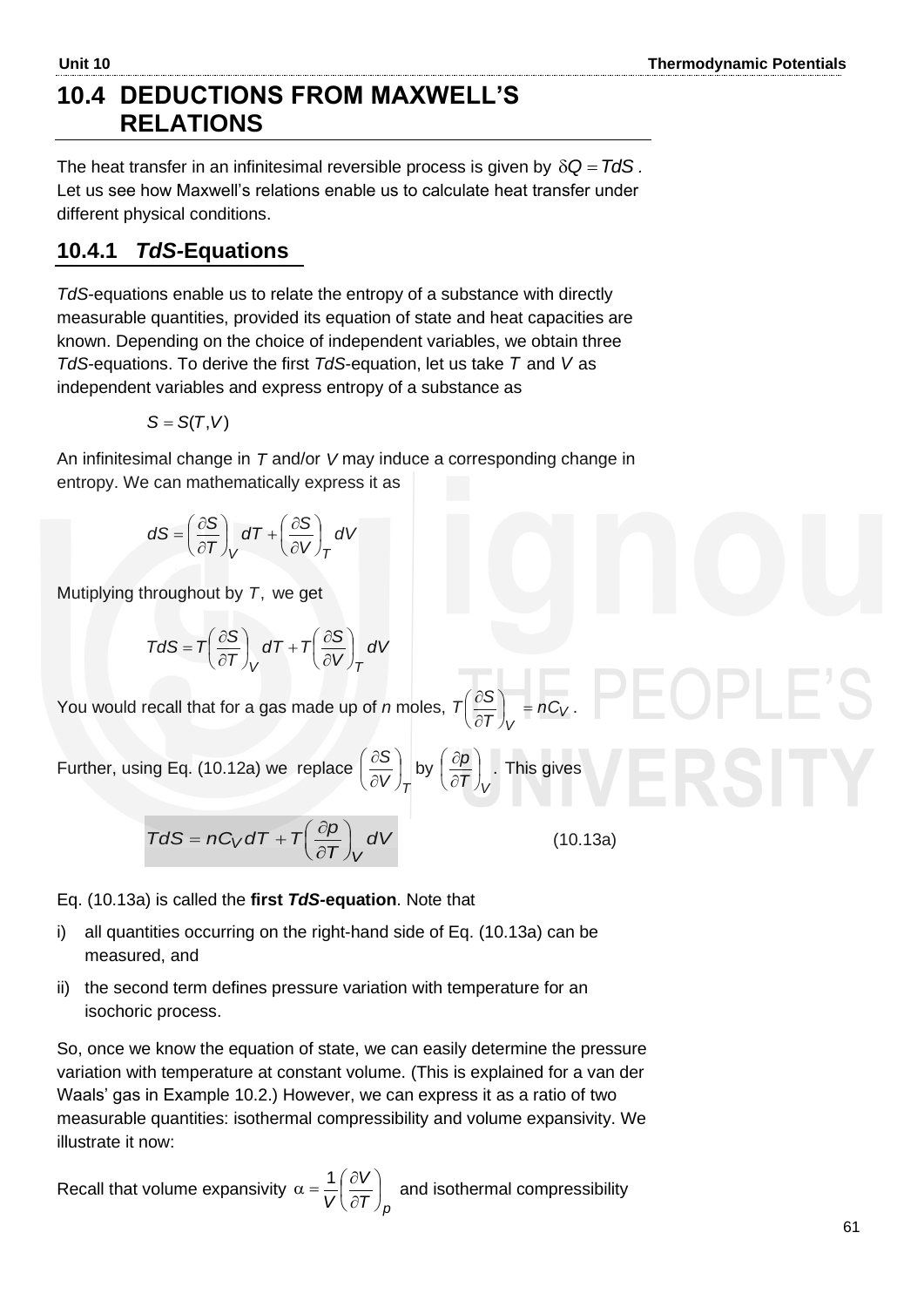$$
\beta_T = -\frac{1}{V} \left( \frac{\partial V}{\partial p} \right)_T \text{ so that } \frac{\alpha}{\beta_T} = -\frac{\left( \frac{\partial V}{\partial T} \right)_p}{\left( \frac{\partial V}{\partial p} \right)_T} = -\left( \frac{\partial V}{\partial T} \right)_p \left( \frac{\partial p}{\partial V} \right)_T.
$$

Using the cyclic relation between thermodynamic variables (*p, V, T*) we can write

$$
\left(\frac{\partial V}{\partial T}\right)_p \left(\frac{\partial p}{\partial V}\right)_T \left(\frac{\partial T}{\partial p}\right)_V = -1
$$

The cyclic relation between

variables (*p,V,T*) is

l  $\setminus$ ſ

$$
\frac{\alpha}{\beta \tau} = \left(\frac{\partial p}{\partial T}\right)_V
$$

On combining this result with Eq. (10.13a), we can rewrite the first *TdS* equation as

$$
TdS = nC_V dT + T \frac{\alpha}{\beta_T} dV
$$
 (10.13b)

Note that Eqs. (10.13a, b) express variation in entropy in terms of physically measurable quantities. We now illustrate the use of the first *TdS* equation through an example.

## *XAMPLE 10.2***: APPLICATION OF MAXWELL'S RELATION**

One mole of a van der Waals' gas undergoes a reversible isothermal expansion from a volume  $v_j$  to a volume  $v_f$  . Calculate the amount of heat transferred in this process.

**SOLUTION** ◼ For one mole, we can write the first *TdS* equation as

$$
T dS = C_V dT + T \left(\frac{\partial p}{\partial T}\right)_V dv
$$

where S,C<sub>v</sub> and V, respectively, denote molar entropy, molar heat capacity at constant volume, and molar volume of the gas. or one mole of a van der Waals' gas, we can write the equation of state as:

$$
p = \frac{RT}{V - b} - \frac{a}{V^2}
$$
 (ii)

*<sup>V</sup>* −  $\int_V$ 

*bV R*

From this, you can easily write:  $\left(\frac{\partial \bm{\rho}}{\partial \bm{\mathcal{T}}}\right)$ ſ

(iii)

(i)

Using this result in (i), we get: 
$$
Tds = C_V dT + \frac{RT}{V-b} dV
$$
 (iv)

*T p*

 $\hat{o}$  $\partial$ 

Since the gas undergoes an isothermal expansion,  $dT = 0$ . Therefore, the first term on the right-hand side of Eq. (iv) drops out. Further, we know that the heat transferred  $\delta Q = Tds$ . Hence on integrating (iv) over volume between given initial and final values, we get

$$
\delta Q = RT \int_{V_i}^{V_f} \frac{dV}{V - b} = RT \ln \left[ \frac{V_f - b}{V_i - b} \right]
$$
 (v)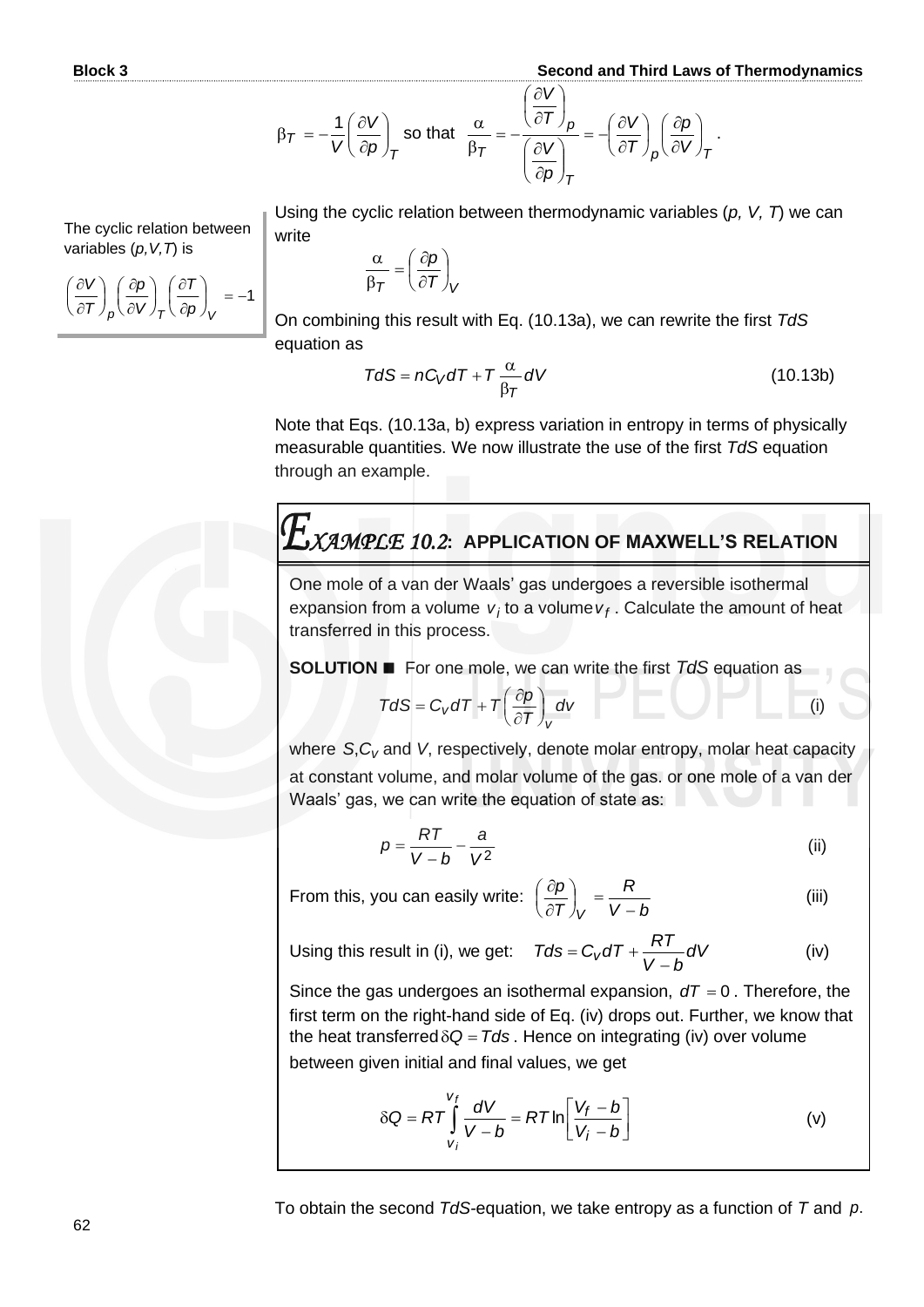Then we can write:

$$
TdS = T\left(\frac{\partial S}{\partial T}\right)_p dT + T\left(\frac{\partial S}{\partial p}\right)_T dp
$$

In terms of heat capacity at constant pressure, we can write

$$
TdS = nC_p dT + T\left(\frac{\partial S}{\partial p}\right)_T dp
$$

If we now use Eq. (10.12b), we get

$$
TdS = nC_p dT - T\left(\frac{\partial V}{\partial T}\right)_p dp
$$
 (10.14a)

This is the *second TdS*-equation. In terms of volume expansivity  $\alpha$  , we can rewrite it as

$$
TdS = nC_p dT - TV \alpha dp \qquad (10.14b)
$$

Similarly, by taking  $\rho$  and V as independent variables and writing  $S = S(\rho, V)$ , we get

$$
T dS = T \left( \frac{\partial S}{\partial p} \right)_V dp + T \left( \frac{\partial S}{\partial V} \right)_p dV
$$

To put it in a more meaningful form, we split the bracketed terms on the RHS of this equation and rewrite it as

ation and rewrite it as  
\n
$$
T dS = T \left(\frac{\partial S}{\partial T}\right)_V \left(\frac{\partial T}{\partial p}\right)_V dp + T \left(\frac{\partial S}{\partial T}\right)_p \left(\frac{\partial T}{\partial V}\right)_p dV
$$

For *n* moles of the gas, we can write

$$
T dS = nC_V \left(\frac{\partial T}{\partial p}\right)_V dp + nC_p \left(\frac{\partial T}{\partial V}\right)_p dV
$$

This is the *third TdS*-*equation*. You may now like to work out an SAQ on *TdS*-equations.

#### *SAQ 3* – *TdS***-equations**

The pressure on 0.015 litre of mercury at  $0^{\circ}$ C is increased reversibly isochorically and isothermally from one to 1001 atm. Use Eq. (10.14b) to calculate the heat transfer. It is given that  $\alpha$  for mercury = 178 $\times$ 10 $^{-6}$ K $^{-1}$ . Take 1atm =  $10^5$  Nm<sup>-2</sup>. (Assume that *V* remains constant.)

$$
E_{\text{XAMPLE 10.3: APPLICATION OF TdS-EQUATIONS}}
$$

Write  $TdS$  equation for a surface film defined by  $TdS = dU - \sigma dA$ .

**SOLUTION** ◼ By comparing the *TdS* equation for surface film with for a hydrostatic system, we note that  $p$  and V have been replaced by  $-\sigma$  and *A*, respectively.

$$
(10.15)
$$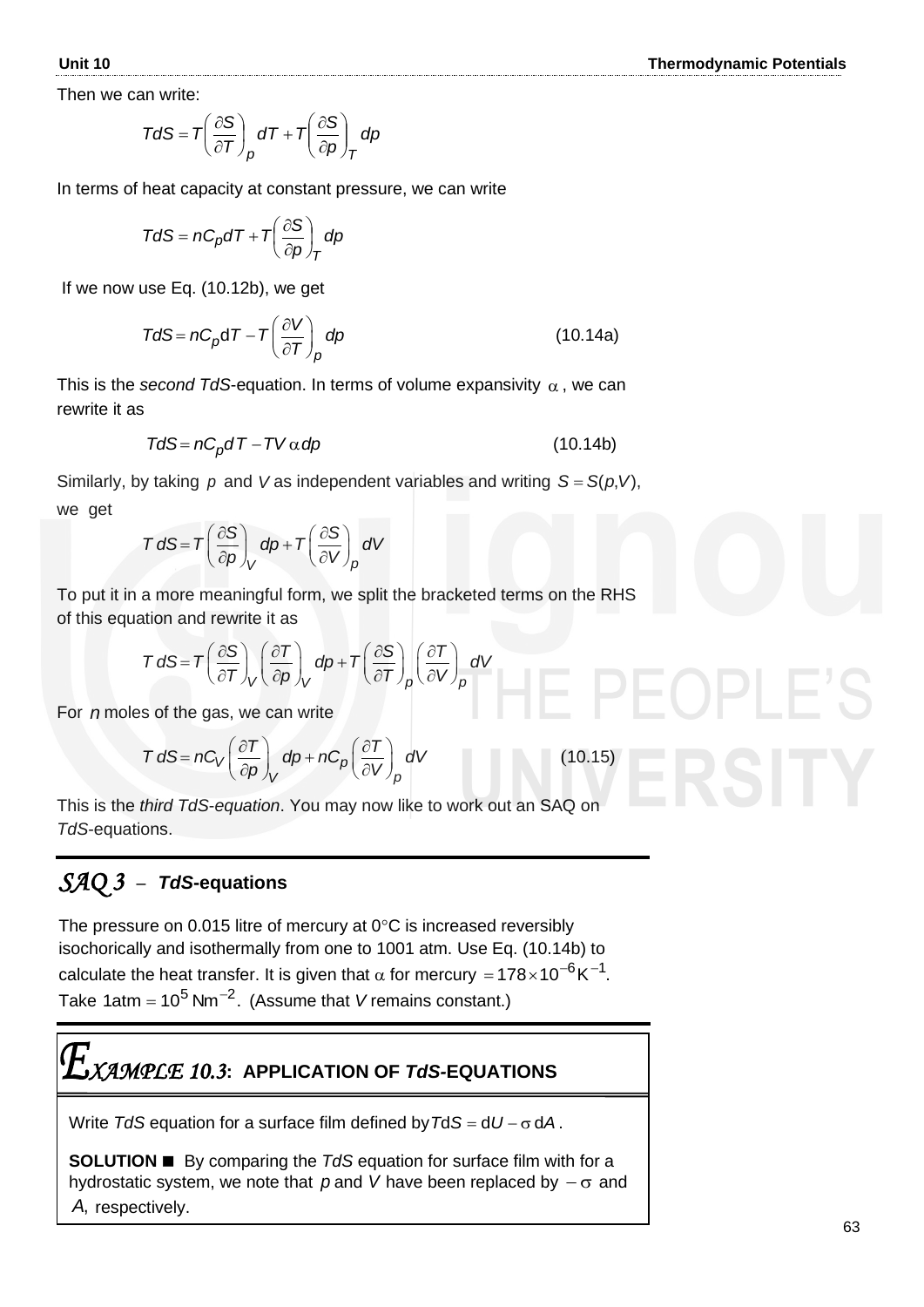#### **Block 3 Second and Third Laws of Thermodynamics**

Using these variables in the first and second *TdS-*equations, we can write

$$
TdS = C_A dT - T \left(\frac{\partial \sigma}{\partial T}\right)_A dA
$$

 $TdS = C_{\sigma} dT + T \left(\frac{\partial A}{\partial T}\right)_{\sigma} d\sigma$ 

 $\sigma$ 

and

Here  $C_A$  and  $C_{\sigma}$  are heat capacities of the film at constant area and at constant surface tension, respectively.

 $\sigma$ 

If the film is stretched isothermally and the area increases by d*A* , the heat transferred to the film is

$$
\delta Q_T = T dS = -T \left( \frac{\partial \sigma}{\partial T} \right)_A dA
$$

It is an experimentally established fact that surface tension is a function of temperature only. Therefore, we can write

$$
\delta Q_T = -T \frac{d\sigma}{dT} dA
$$

Since  $\frac{d\sigma}{dt}$ *dA* is negative for liquids,  $\delta Q_T$  will be positive if  $dA > 0$ .

Before proceeding further, let us recapitulate what you have learnt in this section so far.

#### *TdS-***EQUATIONS**

- A *TdS*-equation helps us to relate changes in entropy in terms of molar heat capacities, volume expansivity and compressibility.
- For a hydrostatic system, the *TdS-*equations are

$$
TdS = nC_V dT + T\left(\frac{\partial p}{\partial T}\right)_V dV
$$

$$
T dS = nC_p dT - T \left(\frac{\partial V}{\partial T}\right)_p dp
$$

$$
T dS = nC_V \left(\frac{\partial T}{\partial p}\right)_V dp + nC_p \left(\frac{\partial T}{\partial V}\right)_p dV
$$

#### **10.4.2 Energy Equations**

Just as Maxwell's relations enable us to know heat transfer, we can also use these to study how internal energy changes with volume, temperature or pressure. The resulting relations are known as **energy equations**. To derive first of these, we divide Eq. (10.2) by *dV .*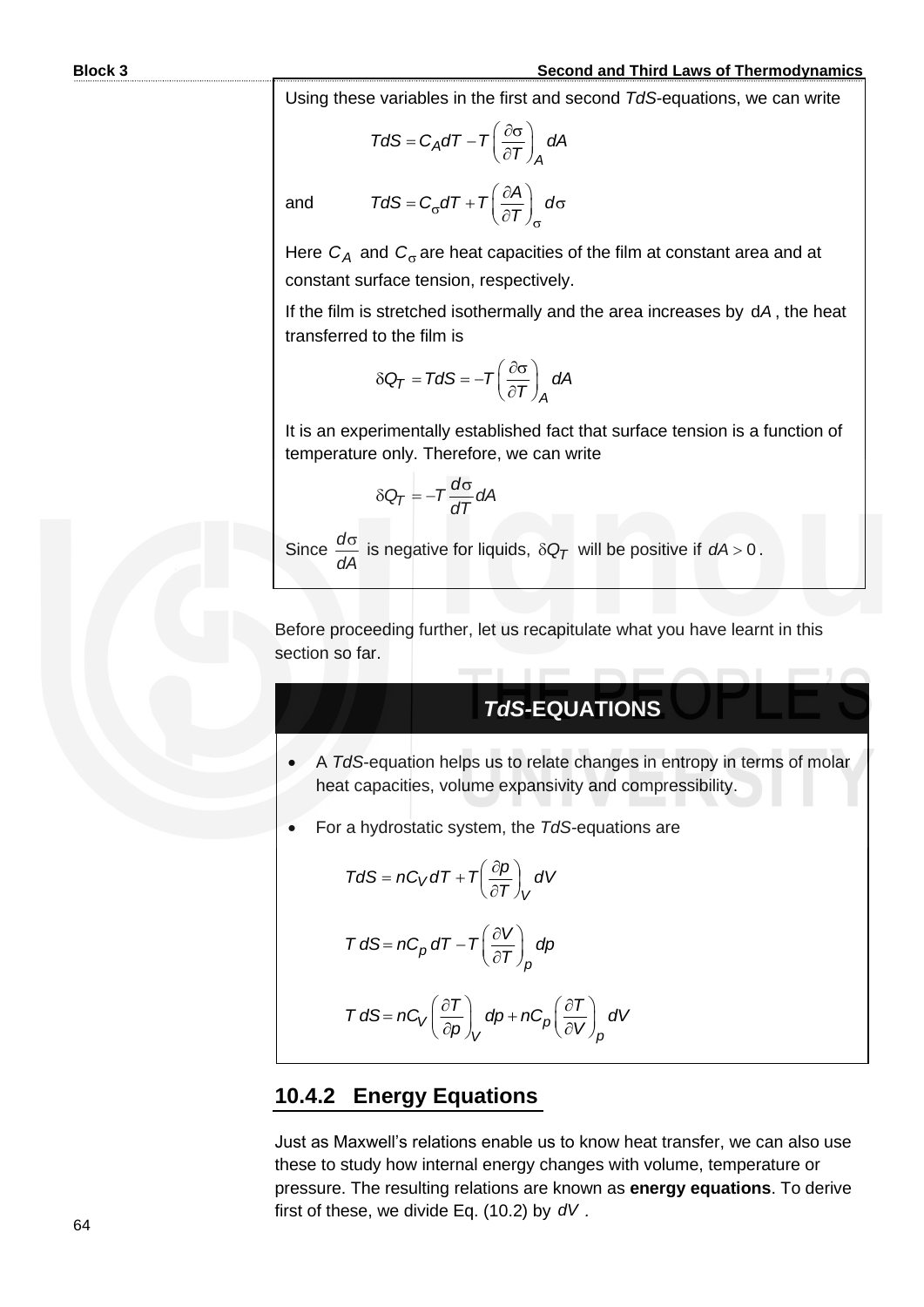This gives *p*

gives 
$$
\frac{dU}{dV} = T \frac{dS}{dV}
$$

If *T* is held constant, the derivatives in the above equation will have to be treated as partial derivatives, so that you can write

$$
\left(\frac{\partial U}{\partial V}\right)_T = T\left(\frac{\partial S}{\partial V}\right)_T - p
$$

Using first Maxwell's relation (Eq. (10.12a)), we get

 $-p$ 

$$
\left(\frac{\partial U}{\partial V}\right)_T = T\left(\frac{\partial p}{\partial T}\right)_V - p \tag{10.16}
$$

Eq. (10.16) is the so-called **first energy equation**.

To illustrate its use, we consider a simple example. For an ideal gas, we know that

$$
p = \frac{nRT}{V} \text{ and } \left(\frac{\partial p}{\partial T}\right)_V = \frac{nR}{V}
$$

Substituting this in Eq. (10.16), we have

$$
\left(\frac{\partial U}{\partial V}\right)_T = \frac{nRT}{V} - p = 0
$$

This result shows that internal energy of an ideal gas is independent of its volume. So we may say that for an ideal gas *U* depends on only *T*. But, in general, *U* is a function of both *T* and *V.* You will understand this by solving the following SAQ.

#### *SAQ 4* –**Energy equation**

.

Using Eq. (10.16), show that for one mole of a van der Waals' gas,

$$
\left(\frac{\partial U}{\partial V}\right)_T = \frac{a}{V^2}
$$

The pressure dependence of internal energy can be obtained by dividing Eq. (10.2) by *dp* and using Eq.(10.12b). The result is the so-called **second energy equation**:

$$
\left(\frac{\partial U}{\partial \rho}\right)_T = -T\left(\frac{\partial V}{\partial T}\right)_P - \rho \left(\frac{\partial V}{\partial \rho}\right)_T
$$
\n(10.17)

Before proceeding further, we would like you to work out an SAQ.

#### *SAQ 5* –**Energy equation**

 Obtain Eq. (10.17) and show that for on ideal gas, internal energy is  independent of pressure that *U* is independent of *p*.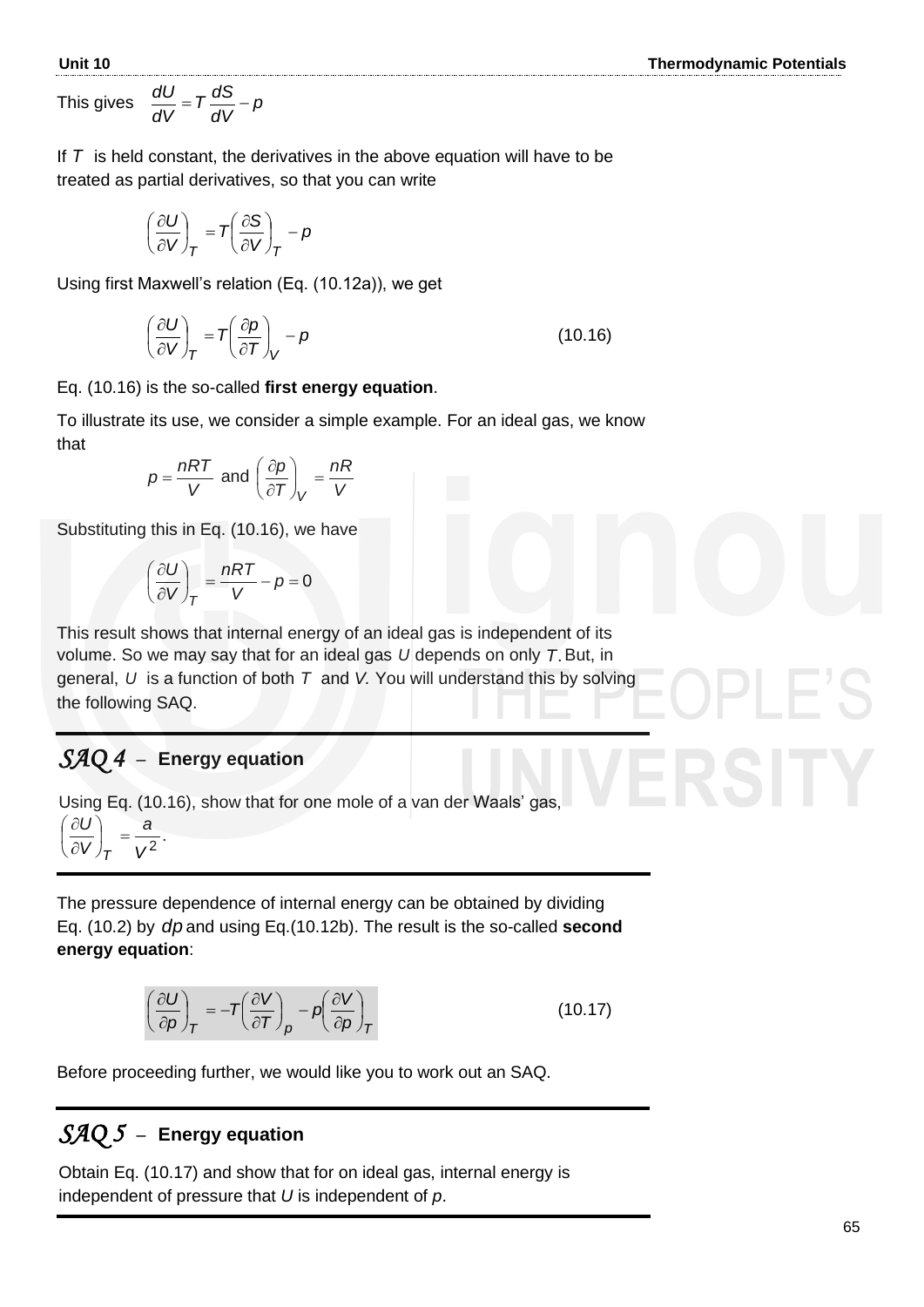#### **10.4.3 Clausius-Clapeyron Equation**

From the first Maxwell's relation (Eq. (10.12a)) we recall that in isothermal expansion, the heat absorbed per unit volume is equal to the product of the absolute temperature and the rate of increase of pressure with temperature in an isochoric process. Now, let us consider a cylinder which contains a liquid in equilibrium with some of its vapour. (The pressure is called the saturated vapour pressure. It does not depend on the quantities of liquid and vapour present.) If we allow the system to expand at constant temperature, the vapour pressure will stay constant but liquid will evaporate to fill the extra space with vapour. Then we can write  $\delta Q = \ell dm$ , where  $\ell$  is specific latent heat of evaporation. The change in volume will be equal to (*v<sub>∨ap</sub>* − *v<sub>liq</sub>*)dm where  $v_{vap}$  and  $v_{liq}$  are the specific volumes for the vapour and the liquid, respectively. So, we can rewrite Eq. (10.12a) as

$$
\frac{1}{T} \left( \frac{\delta Q}{\partial V} \right)_T = \left( \frac{\partial p}{\partial T} \right)_V
$$
\n(10.18a)

(10.18b)

or

Alternatively, if we hold the volume constant and increase the temperature by *dT*, the liquid will evaporate till the mixture reaches a new equilibrium state and hence a new saturated vapour pressure. Then we may identify

 $\int$  $\left(\frac{\partial \rho}{\partial T}\right)$ ſ  $\hat{o}$  $= T \left( \frac{\partial}{\partial \theta} \right)$ 

 $T\left(\frac{\partial p}{\partial \overline{r}}\right)$ 

$$
\left(\frac{\partial p}{\partial T}\right)_V = \left(\frac{\partial p}{\partial T}\right)_{\text{sat}}
$$

On combining this result with Eq. (10.18b), we can write

 $V_{Vap} - V_{liq}$   $(\partial T)_{V}$ 

 $V/T$   $V_{Vap} - V$ 

 $\delta Q$   $\ell$ 

 $\int_T = \frac{1}{v_{vap} - v}$ 

*Q*

 $\left(\frac{\delta Q}{\partial V}\right)$ ſ  $\widehat{o}$ 

$$
\left(\frac{\partial p}{\partial T}\right)_{\text{sat}} = \frac{\ell}{T[v_{\text{vap}} - v_{\text{liq}}]}
$$
(10.19)

This is known as *Clausius-Clapeyron equation*. It is one of the most important formulae in thermodynamics and gives the rate at which vapour pressure must change with temperature for two phases to coexist in equilibrium. (Inversely, you can study the effect of pressure on the boiling point of a liquid.) We can also obtain Eq. (10.19) from the equality of Gibbs Free energies in two co-existing phases. Since  $v_{vap} > v_{liq}$  always, ( $\partial p / \partial T$ )<sub>sat</sub> will

be positive implying that increase in pressure raises boiling point and vice versa. This explains why vegetables cook faster in a pressure cooker. This also explains why it is difficult to cook food at high altitudes than at the sea level. To give you a feel for the numbers, we may mention that at the top of the Mount Everest, an altitude of about 8 km above the sea level, water boils at about  $80^{\circ}$ C.

Though we have derived Eq. (10.19) for the evaporation process, the arguments can be extended to any phase change (solid-liquid, liquid-vapour and solid-vapour transition) involving latent heat. That is, Eq. (10.19) applies to all *first order* phase changes in which entropy and volume are

First order phase transition involves change of phase of the matter accompanied by absorption or release of latent heat at constant temperature.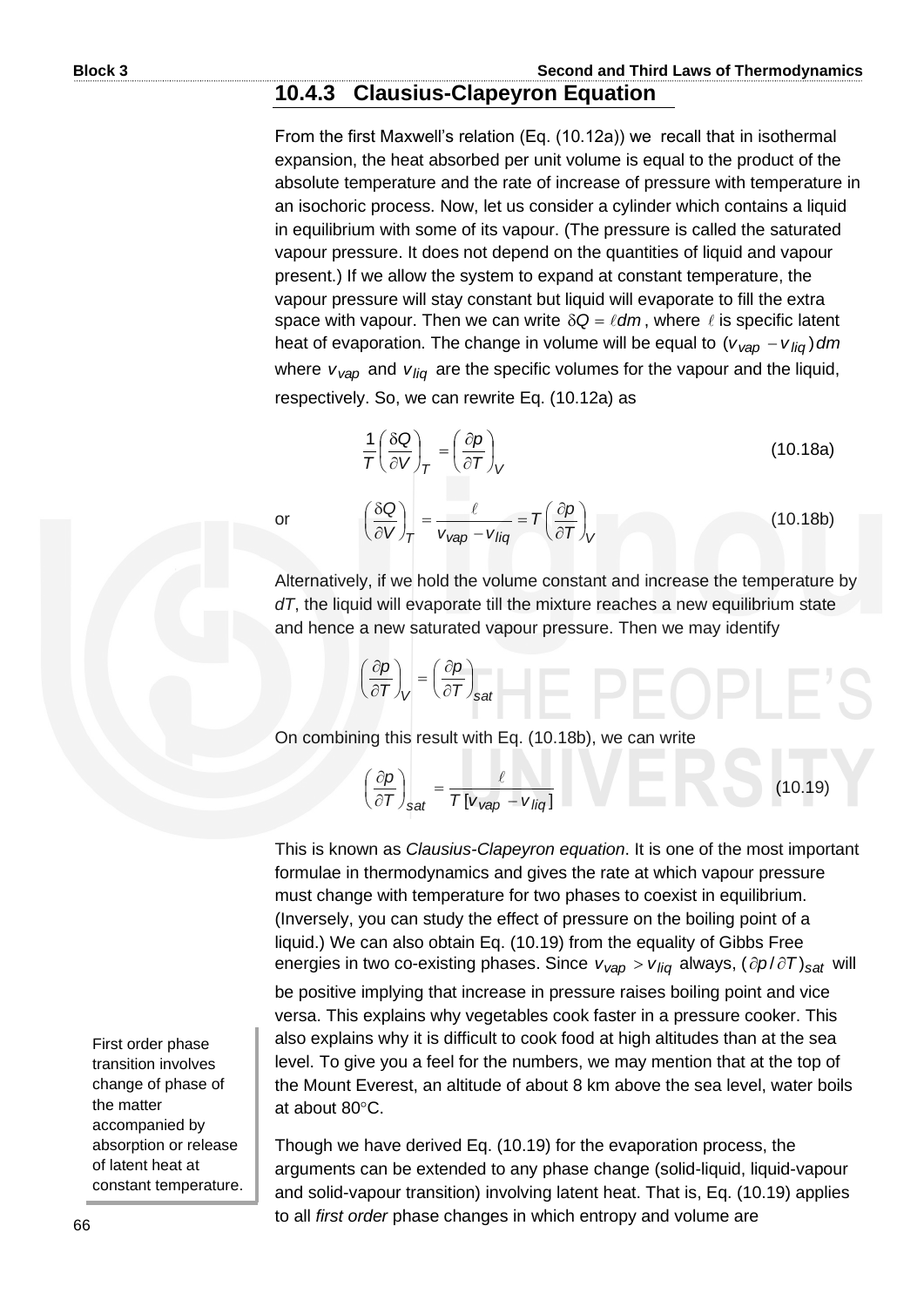discontinuous at the transition temperature. (You will get an opportunity to arrive at the Clausius-Clapeyron equation based on Gibbs energy in TQ 6.)

The phase diagrams for CO<sub>2</sub> and H<sub>2</sub>O are shown in Figs. 10.2a and b, respectively. These curves represent a unique relationship which must hold for two phases to coexist. Note that the three curves intersect at one point. The point (on *p-T* diagram) where all three phases coexist is known as the *Triple Point.* For CO<sub>2</sub>,  $T_{tp} = -56.6^{\circ}$  C or 216.4 K and  $p_{tp} = 5.11$  atm whereas for water, the triple point is defined by  $\,_{tp}$  = 0.0075 $\degree$  C or 273.0075 K and *ptp* = 4.58 atm.





From Fig. 10.2(a) we note that the slope of the solid-liquid curve is positive. This means that most substances expand on melting and dp/dT is positive. So melting point of such materials will increase when pressure is raised. On the other hand, the solid-liquid curve for water (Fig. 10.2b) has a negative slope implying that water expands on freezing and its melting point decreases when pressure increases. Note that water is an exception in that at the triple point, it passes from vapour  $\rightarrow$  solid  $\rightarrow$  liquid phase when pressure is increased.

It may be remarked here that the Clausius-Clapeyron equation is obeyed by systems to a high degree of accuracy and over a wide range of experimental conditions. This constitutes strong evidence in favour of the second law of thermodynamics.

Now you should study the following example carefully.

### *XAMPLE 10.4***: CLAUSIUS-CLAYPERON EQUATION**

Calculate the change in the melting point of ice at  $0^{\circ}$ C when pressure is increased by 2 atm. How much pressure is required to lower the melting point by 1 °C? Given, latent heat of fusion is 79.6 cal g<sup>-1</sup> and the specific volumes of water and ice are 1.001 cm<sup>3</sup> and 1.0908 cm<sup>3</sup>, respectively.

**SOLUTION** ◼ From Eq. (10.19), we can write

$$
\left(\frac{\partial \rho}{\partial \tau}\right)_{\text{sat}} = \frac{\ell}{\tau \left[v_{\text{water}} - v_{\text{ice}}\right]}
$$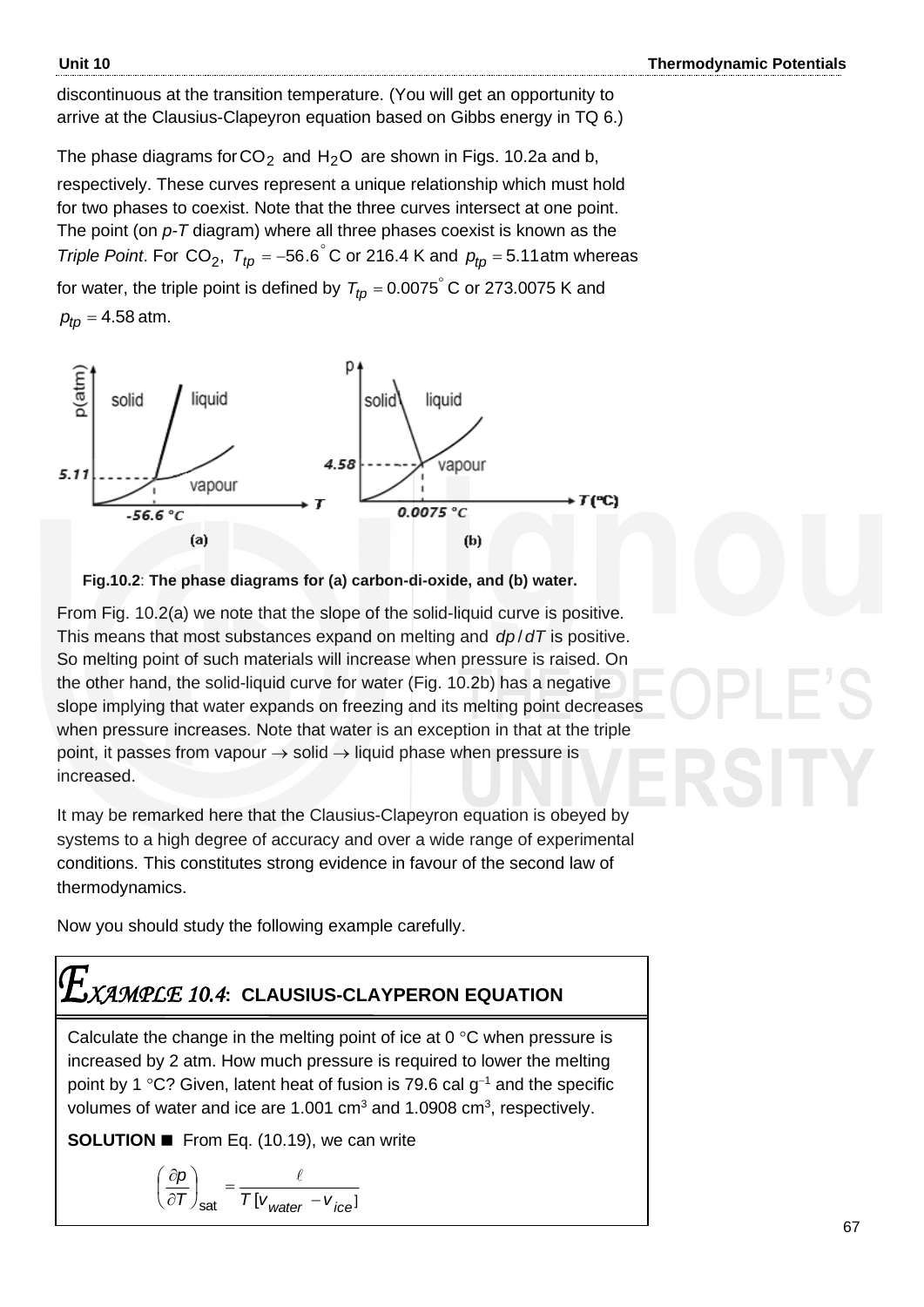On substituting  $\ell = 79.6 \times 4.186 \times 10^7$  erg g<sup>-1</sup>,  $v_{water} = 1.0001$  cm<sup>3</sup>,

 $v_{ice}$  = 1.0908 cm<sup>3</sup> and *T* = 273.16 K, we get

$$
\frac{dp}{dT} = \frac{79.6 \times 4.186 \times 10^{7} \text{ ergg}^{-1}}{(273.16 \text{K}) \times (1.0001 - 1.0908) \text{cm}^{-3}} = -13.45 \times 10^{7} \text{ dyne cm}^{-2} \text{ K}^{-1}
$$

Since  $dp = 2$  atm =  $2.026 \times 10^6$  dyne cm<sup>-2</sup>, the change in melting point is given by

$$
dT = -\frac{2.026 \times 10^6 \text{ dyne cm}^{-2}}{13.45 \times 10^7 \text{ dyne cm}^{-2} \text{K}^{-1}} = -0.015 \text{K} = -0.015^{\circ} \text{C}
$$

This result shows that the melting point of ice decreases with pressure; the drop per atmosphere being  $0.0075$  °C. Thus, when enough pressure is applied, ice melts. This fact is of significance in the game of ice skating as well as in the study of glaciers.

The increase in pressure required to lower the melting point of ice by  $1^{\circ}C$ is 1K / 0.0075 ≈ 133 atm.

### **10.5 JOULE-THOMSON EFFECT**

From the discussion of van der Waals' equation in Block 1, you may recall that in arriving at his equation, van der Waals assumed that gas molecules have finite size and experience molecular attraction. To verify these assumptions, Joule performed a simple experiment wherein he allowed a gas to undergo free expansion. He argued that if intermolecular forces do exist, some work will be done against these when a gas expands. And since this work can only be done at the expense of the internal energy of the gas, its temperature should drop producing a cooling effect. However, he could observe no cooling effect.

Soon after, Joule carried out a series of experiments in collaboration with Thomson. They made a gas to **expand adiabatically through a porous plug from a constant higher pressure to a constant lower pressure**. They showed that when temperature of the gas was below a certain temperature, known as inversion temperature, it did show cooling effect. This is known as **Joule-Thomson effect**. The findings of Joule-Thomson experiment are summarized below:

- All gases showed a change in temperature after passing through the porous plug.
- At ordinary temperatures, all gases, except hydrogen and helium, showed cooling effect. In fact, these gases showed slight heating, which was completely unexpected.
- At low enough temperatures, all gases showed cooling effect.
- The fall in temperature was directly proportional to the pressure difference on the two sides of the porous plug. However, for a given difference of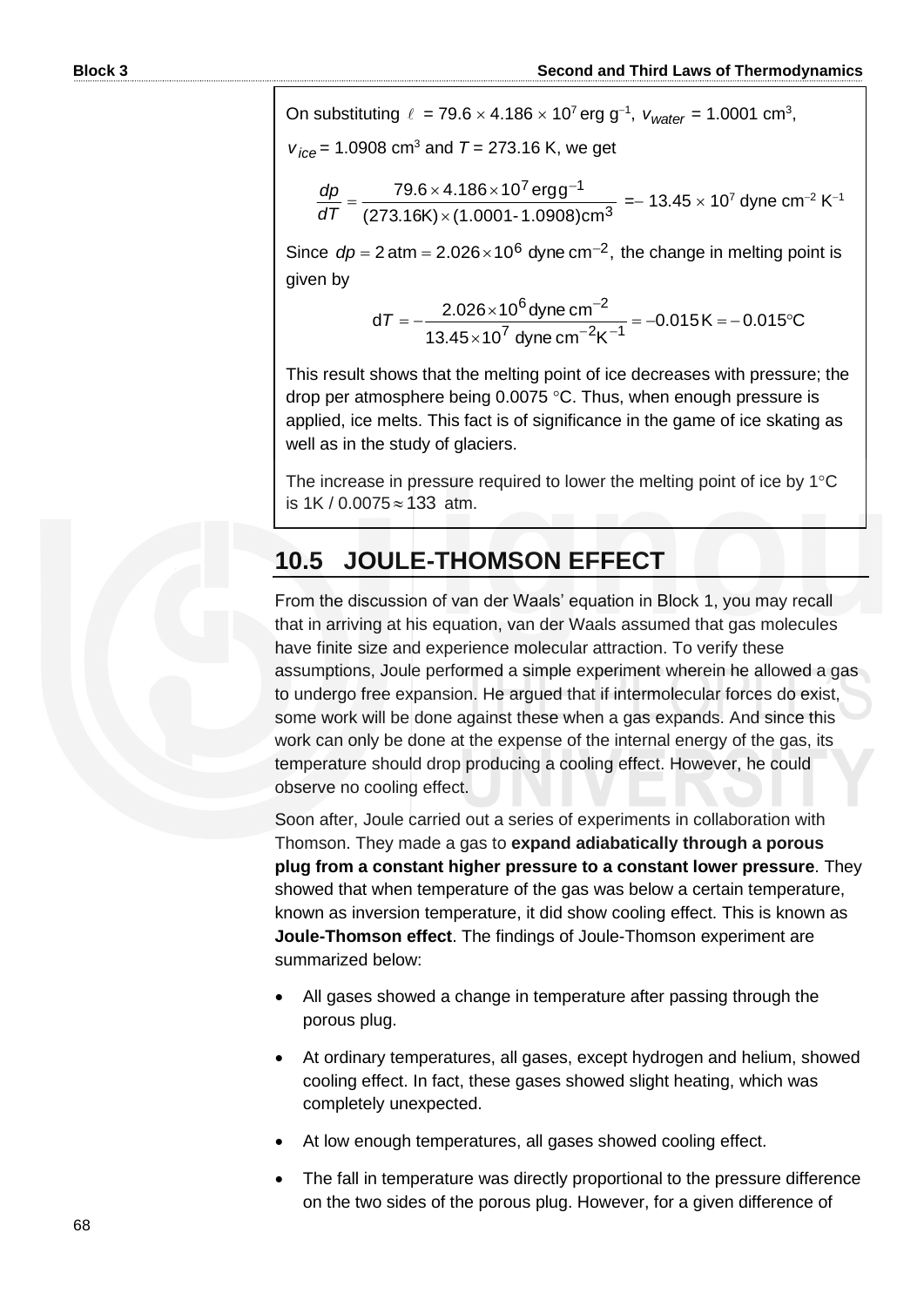pressure, the drop in temperature was more if the initial temperature of the gas was less.

• For every gas, no change in temperature was observed when it was made to expand at the temperature of inversion, denoted as  $\,mathcal{T}_i$ . When the initial temperature of a gas was below the temperature of inversion, it cooled after adiabatic expansion through the porous plug.

Joule-Thomson coefficient is defined as

$$
\mu = \frac{\Delta T}{\Delta p} \tag{10.20}
$$

Without going into details, we will just quote the result for a van der Waals' gas:

$$
\mu = \frac{1}{C_p} \left( \frac{2a}{RT} - b \right) \tag{10.21}
$$

We know that  $\Delta p$  is greater than zero since gas is made to expand from a constant higher pressure to a constant lower pressure. So, Eq. (10.21) suggests that cooling or heating in Joule-Thomson expansion will be determined by the competition between terms characterizing intermolecular forces represented by *a* and finite size of gas molecules represented by *b*.

If intermolecular forces are strong, i.e.  $a \gg b$ , then  $\left(\frac{2a}{RT} - b\right) > 0$ *RT* .

Hence,  $\Delta T > 0$  and the gas will cool and vice versa. However, there will be neither cooling nor heating if

$$
\frac{2a}{RT_i} = b \tag{10.22}
$$

*Ti* is referred to as *inversion temperature*. It signifies that when a gas undergoes Joule-Thomson expansion below its *inversion temperature,* it will cool down. But if the temperature before expansion is above its *inversion temperature*, it will warm up.

The inversion temperatures for some typical gases are given in Table 10.1.

**Table 10.1: Inversion temperatures of some gases**

| Gas | He                | $H_2$ |         | $N_2$ A $O_2$ |     | CO <sub>2</sub> | Air |  |
|-----|-------------------|-------|---------|---------------|-----|-----------------|-----|--|
|     | $T_i(K)$ 23.6 195 |       | 621 723 |               | 893 | 1500            | 603 |  |

Note that for H<sub>2</sub> and He,  $T_i$  is well below the room temperature (273K) and that is why they show warming at ordinary temperatures.

From Eq. (10.21) we further note that for a perfect gas,  $a = b = 0$ . It means that Joule-Thomson coefficient for a perfect gas would be zero.

We now sum up what you have learnt in this unit.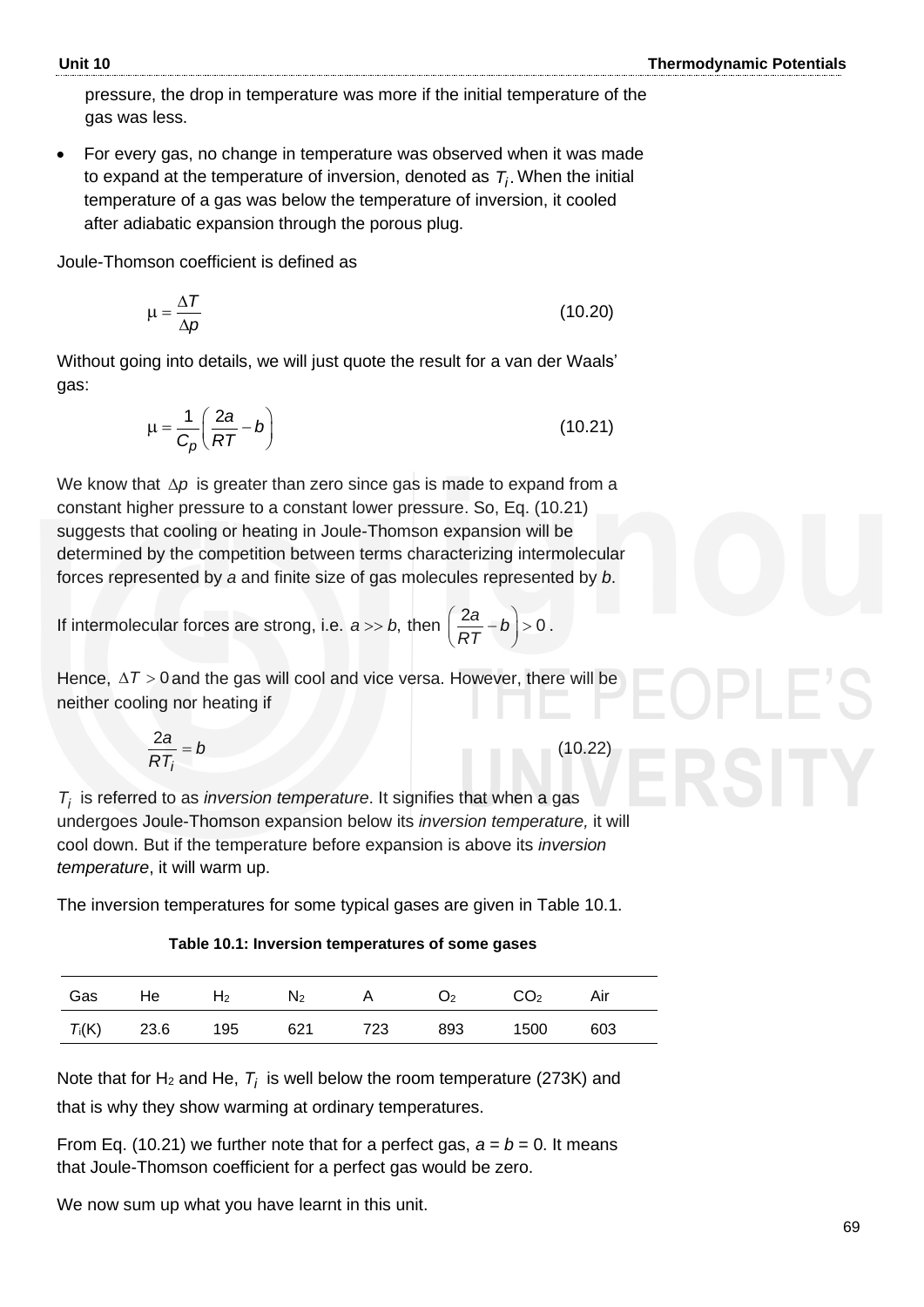#### **10.6 SUMMARY**

| <b>Concept</b>                     | <b>Description</b>                                                                                                                                                                                                                           |
|------------------------------------|----------------------------------------------------------------------------------------------------------------------------------------------------------------------------------------------------------------------------------------------|
| <b>Thermodynamic</b><br>potentials | When a system can be subjected to work by pressure only, there exist<br>four thermodynamic potential functions: internal energy $U$ ; enthalpy<br>$H = U + pV$ ; Helmholtz function $F = U - TS$ ; and Gibbs function<br>$G = U - TS + pV$ . |
|                                    | Infinitesimal changes in thermodynamic potentials are given by                                                                                                                                                                               |
|                                    | $dU = TdS - pdV$ , $dH = TdS + Vdp$                                                                                                                                                                                                          |
|                                    | $dF = -SdT - pdV$ , $dG = -SdT + Vdp$                                                                                                                                                                                                        |
| <b>Maxwell's relations</b>         | The four Maxwell's relations are                                                                                                                                                                                                             |
|                                    | $\left(\frac{\partial T}{\partial V}\right)_{S} = -\left(\frac{\partial p}{\partial S}\right)_{V}$                                                                                                                                           |
|                                    | $\left(\frac{\partial T}{\partial p}\right)_{S} = \left(\frac{\partial V}{\partial S}\right)_{R}$                                                                                                                                            |
|                                    | $\left(\frac{\partial S}{\partial V}\right)_T = \left(\frac{\partial p}{\partial T}\right)_V$                                                                                                                                                |
|                                    | $\left(\frac{\partial S}{\partial p}\right)_T = -\left(\frac{\partial V}{\partial T}\right)_p$                                                                                                                                               |
| <b>TdS-equations</b>               | Three TdS-equations relate changes in entropy to change in<br>temperature, volume or pressure:                                                                                                                                               |
|                                    | $TdS = nC_VdT + T\left(\frac{\partial p}{\partial T}\right)_V dV$                                                                                                                                                                            |
|                                    | $TdS = nC_p dT - T\left(\frac{\partial V}{\partial T}\right)_P dV$                                                                                                                                                                           |
|                                    | $TdS = nC_V \left(\frac{\partial T}{\partial p}\right)_V dp + nC_p \left(\frac{\partial T}{\partial V}\right)_p dV$                                                                                                                          |

*Energy equations* ■ Energy equations specify the variation of internal energy with volume and pressure:

$$
\left(\frac{\partial U}{\partial V}\right)_T = T\left(\frac{\partial p}{\partial T}\right)_V - p
$$

$$
\left(\frac{\partial U}{\partial p}\right)_T = -T\left(\frac{\partial V}{\partial T}\right)_p - p\left(\frac{\partial V}{\partial p}\right)_T
$$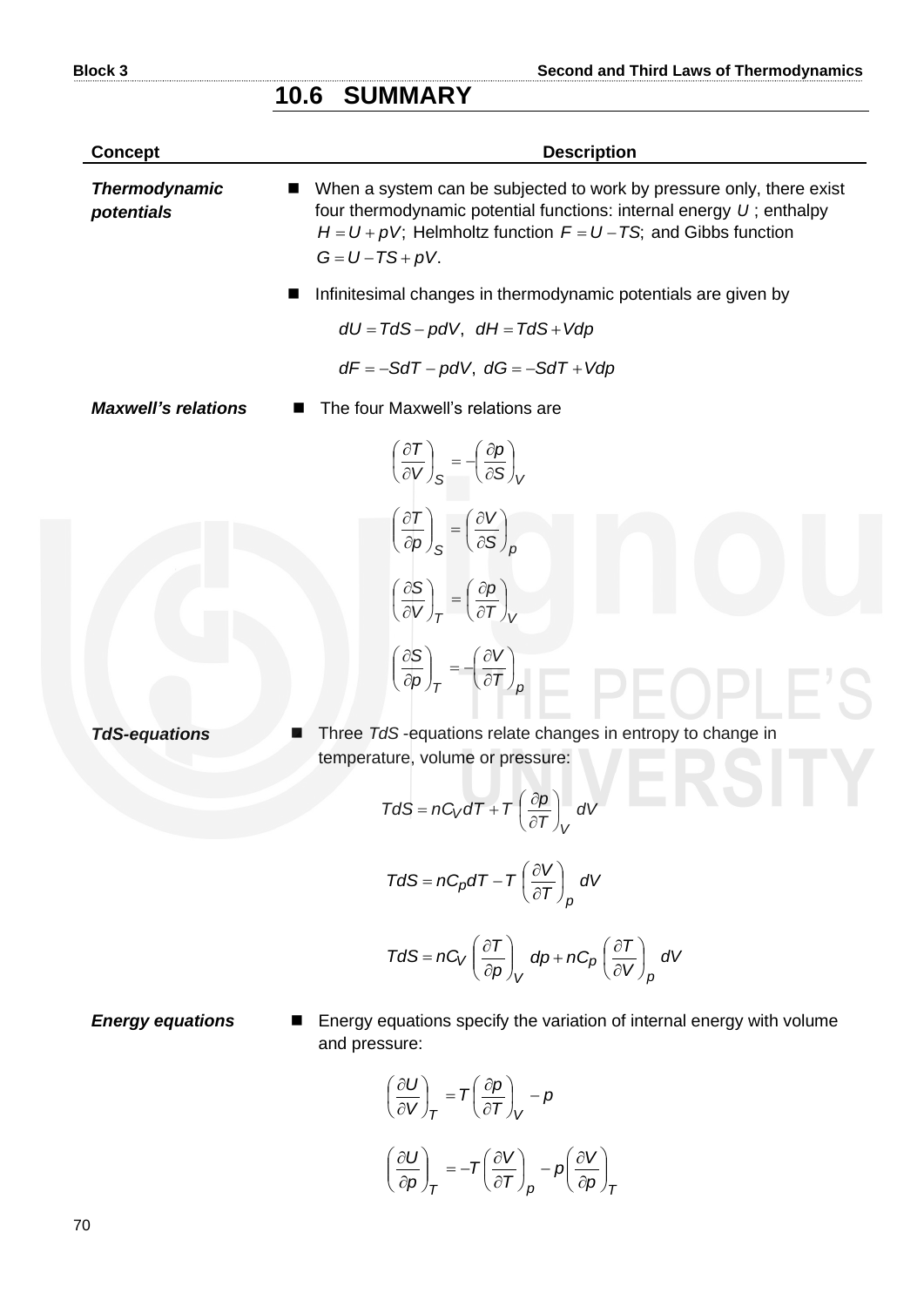*Joule***-***Thomson coefficient*

◼ Joule-Thomson coefficient is defined as

$$
\mu = \frac{\Delta T}{\Delta p} = \frac{1}{C_p} \left( \frac{2a}{RT} - b \right) = \frac{b}{C_p} \left( \frac{T_i}{T} - 1 \right)
$$

where  $T_i = \frac{2}{5}$ *i*  $T_i = \frac{2a}{2}$ *Rb* is the temperature of inversion of the gas. Every gas

undergoing Joule-Thomson expansion at a temperature below the inversion temperature cools down and vice versa.

### **10.7 TERMINAL QUESTIONS**

1. For a magnetic system, the infinitesimal change in internal energy may be expressed as

$$
dU = TdS + VB\,dM
$$

Here *B* is the applied magnetic field and *M* is the intensity of

magnetisation. If *V*  $M = \frac{m}{v}$  $\overline{\phantom{a}}$  $=\frac{m}{v}$  where *m'* is the magnetic moment, you can write

*dU = TdS + B dm*

Now, starting from the above equation, write for the magnetic system

- a) the four Maxwell's relations,
- b) the second *TdS-*equation.
- 2. A gas obeys the equation  $p(V b) = RT$ , where *b* is constant. Show that
	- a) *U* is a function of only *T*,
	- b)  $p(V – b)$ <sup> $\gamma$ </sup> = constant for the gas undergoing a reversible adiabatic process.
- 3. For an ideal gas show that
	- i) coefficient of volume expansion is a function of only temperature.
	- ii) the isothermal compressibility is a function of only pressure.
- 4. Water boils at a temperature of 101 $\degree$ C at a pressure of 78.8 cm of Hg. If 1 g of water occupies  $1601 \text{ cm}^3$  on evaporation, calculate the latent heat of steam. Given 1cal = 4.2 $\times$ 10<sup>7</sup> erg and g = 980 cm s<sup>-2</sup>.
- 5. Calculate the specific volume of solid sulphur from the following data: Melting point of sulphur =  $115^{\circ}$ C; latent heat of fusion of sulphur = 9.3 cal g<sup>-1</sup>, volume of 1 g of liquid sulphur = 0.513 cm<sup>3</sup>; rate of change of melting point with pressure is 0.025°C atm<sup>-1</sup>. (1 atm = 10<sup>6</sup> dyne cm<sup>-2</sup>)
- 6. When two phases of a substance co-exist in equilibrium at constant temperature and pressure, their specific Gibbs free energies are equal. Using this fact, obtain Clausius-Clapeyron equation.

### **10.8 SOLUTIONS AND ANSWERS**

### **Self-Assessment Questions**

1. We know that  $G = F + pV$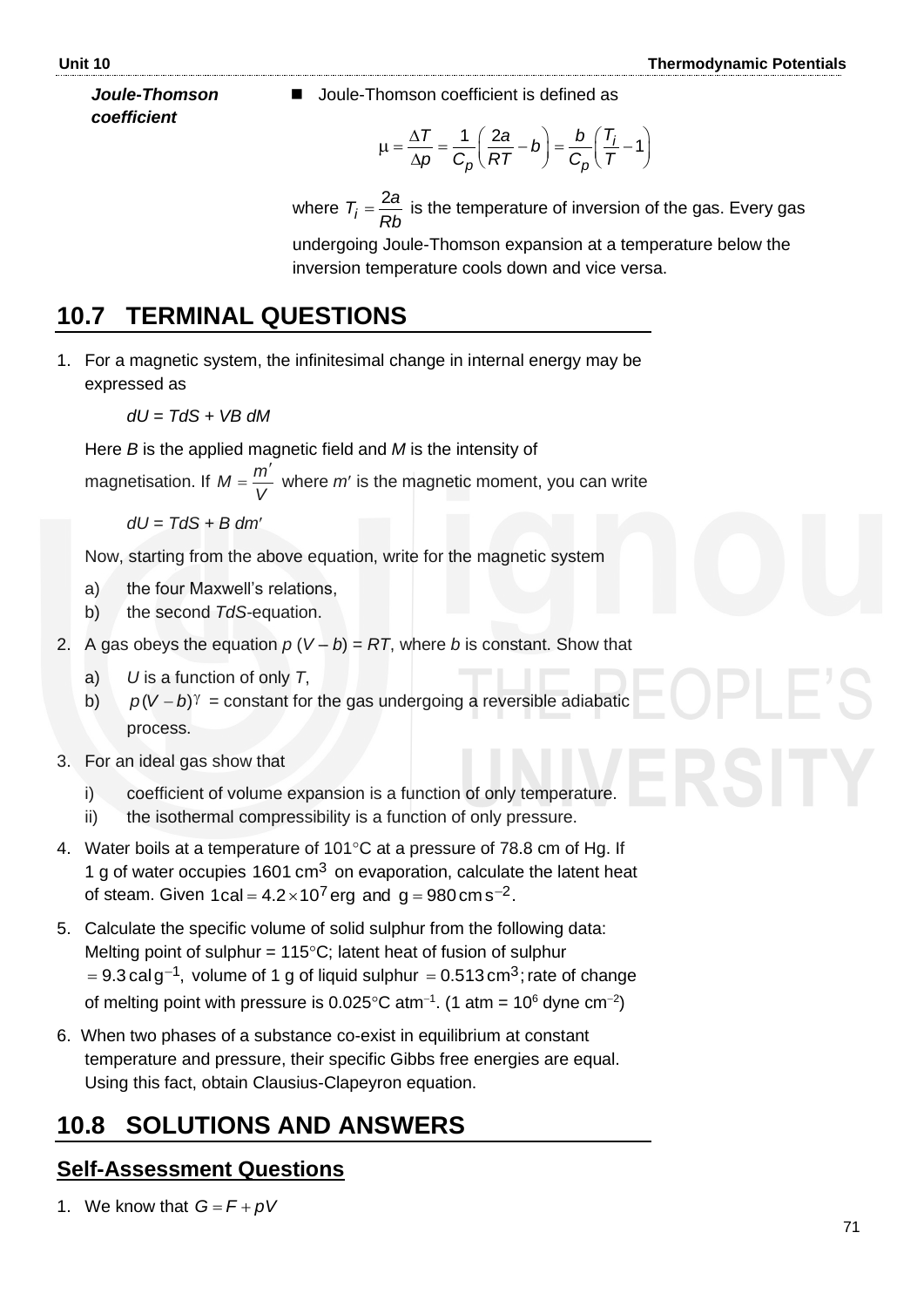- $\ddot{\cdot}$  $dG = dF + pdV + Vdp = -SdT - pdV + pdV + Vdp$
- or  $dG = -SdT + Vdp$ , which is Eq. (10.6).
- 2. a) i) From Eq. (10.3), we can write *S p*  $V = \left(\frac{\partial H}{\partial n}\right)$  $\bigg)$  $\overline{\phantom{a}}$  $\overline{\phantom{a}}$  $\overline{\phantom{a}}$ ſ  $\hat{c}$  $=\left(\frac{\partial}{\partial x}\right)^2$

For a fixed mass, a gas occupies more space (volume) than a solid. So, at constant entropy, the rate of increase of enthalpy with pressure is greater for a gas than a solid.

ii) From Eq. (10.7b), we recall that *T p*  $V = \left(\frac{\partial G}{\partial n}\right)$  $\bigg)$  $\left( \right)$  $\overline{\phantom{a}}$  $\overline{\phantom{a}}$ ſ  $\partial$  $=\left(\frac{\partial}{\partial x}\right)^2$ 

As explained above, we can say that at constant temperature, Gibbs energy increases with pressure more rapidly for a gas than that for a liquid or a solid.

b) i) From Eq. (10.5b), we know that  $V$ <sub>*T*</sub>  $p = -\left(\frac{\partial F}{\partial V}\right)$  $\bigg)$  $\left(\frac{\partial F}{\partial V}\right)$  $\setminus$ ſ  $\hat{c}$  $=\frac{\partial}{\partial t}$ 

On substituting for *F* from Eq. (10.1), we get  
\n
$$
p = -\left[\frac{\partial}{\partial V}(U - TS)\right]_T = -\left(\frac{\partial U}{\partial V}\right)_T + T\left(\frac{\partial S}{\partial V}\right)_T
$$

This relation signifies that pressure exerted by a system arises out of two contributions: isothermal variations of internal energy and entropy with volume. While the first term dominates in case of solids, the second term is more prominent in elastic polymers such as rubber. The variation of entropy of a system with volume may also contribute to pressure when its energy remains constant. This is exactly what happens in the case of an ideal gas at constant temperature.

ii) We know that  $G = H - TS$  and  $\left( \mathsf{\Gamma}\thinspace\right) _{\rho}$  $S = -\left(\frac{\partial G}{\partial \tau}\right)$  $\overline{\phantom{a}}$  $\left(\frac{\partial G}{\partial \bm{\tau}}\right)$  $\overline{\phantom{a}}$ ſ  $\hat{o}$  $=-\left(\frac{\partial G}{\partial \tau}\right)^2$ . Therefore, we can

invert this relation to write  $\left. \rho \right. \mathcal{T}$  )  $_{\rho}$  $H = G - T \left( \frac{\partial G}{\partial \tau} \right)$  $\bigg)$  $\left(\frac{\partial G}{\partial \bm{\tau}}\right)$  $\overline{\mathcal{L}}$  $\int$  $\hat{o}$  $=\mathbf{G}-\mathbf{T}\left(\frac{\partial}{\partial t}\right)$ 

On multiplying and dividing by  $\, \mathcal{T}^2$  , we rewrite it as

$$
=T^{2}\left[\frac{G-T\left(\frac{\partial G}{\partial T}\right)_{p}}{T^{2}}\right]=T^{2}\left[\frac{G}{T^{2}}-\frac{1}{T}\left(\frac{\partial G}{\partial T}\right)_{p}\right]=-T^{2}\left[\frac{\partial}{\partial T}\left(\frac{G}{T}\right)\right]_{p}
$$

But  $\left|\frac{\partial}{\partial T}\left(\frac{1}{T}\right)\right| = -\frac{1}{T^2}$  $1$  | 1  $(T/T)^{n}$ <sub>*p*</sub> *T* −=  $\frac{1}{2}$  $\overline{\phantom{a}}$ L L I  $\overline{\phantom{a}}$ J  $\left(\frac{1}{7}\right)$  $\setminus$ ſ  $\partial$  $\left. \frac{\partial}{\partial \mathbf{r}} \left( \frac{\mathbf{r}}{\mathbf{r}} \right) \right| = -\frac{1}{2}$ . Hence, we get the desired result:

$$
H = \left[\frac{\partial (G/T)}{\partial (1/T)}\right]_p
$$

3. Since the process is reversible and isothermal (*dT =* 0), from Eq. (10.14) we have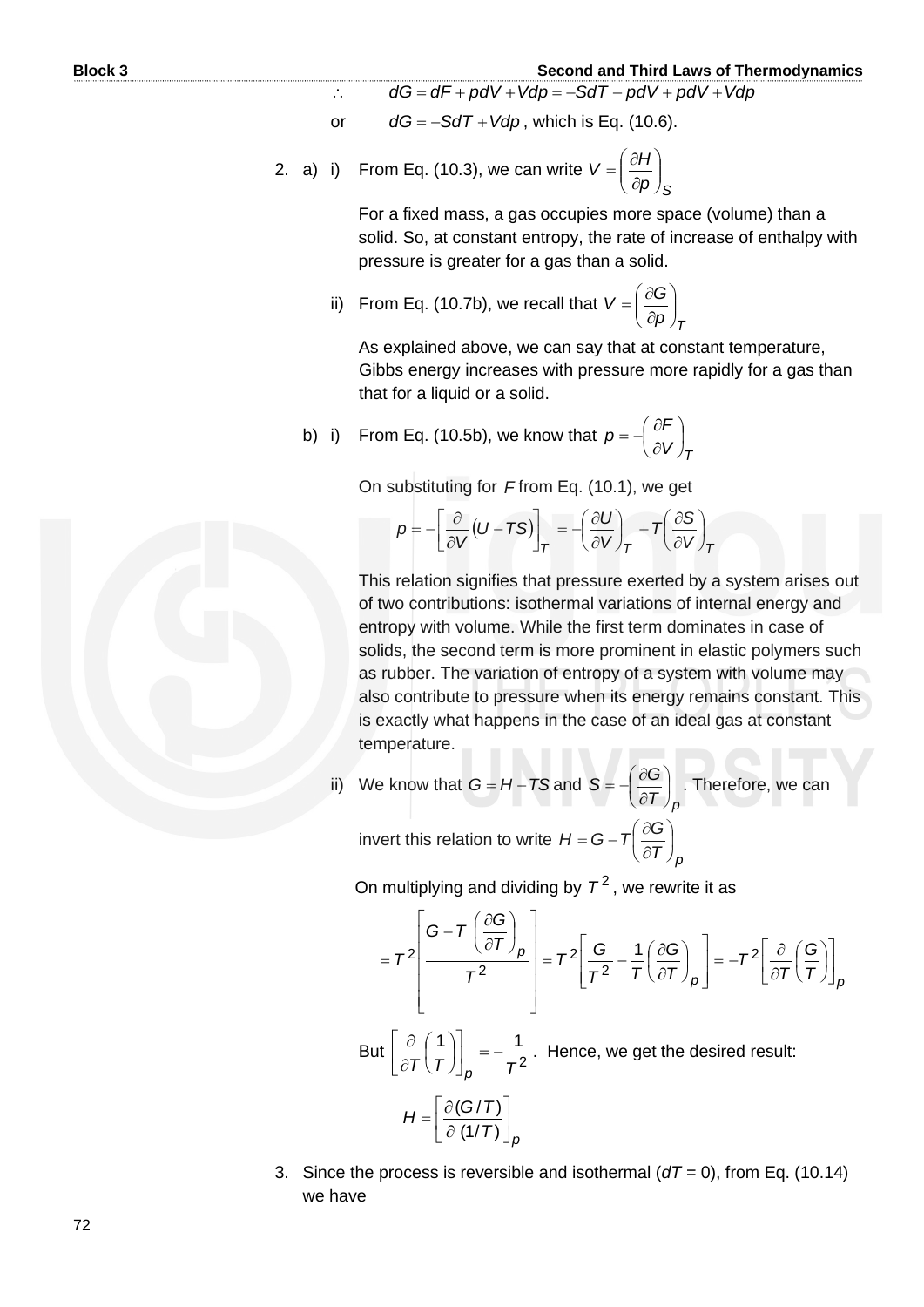(i)

$$
\delta Q = T dS = -T \left( \frac{\partial V}{\partial T} \right)_p dp = -T V \alpha dp
$$

$$
\therefore \qquad Q = -\int TV\alpha \, dp = -T \int V\alpha \, dp \qquad (\because \text{ } T \text{ is a constant})
$$

Since V and 
$$
\alpha
$$
 remain constant during the process, we can write  
\n
$$
Q = -TV\alpha \int dp = -TV\alpha (p_f - p_i)
$$
\n(ii)

where  $p_i$  and  $p_f$  are the initial and the final pressures.

We are given that *T =* (0 + 273)K = 273K, *V =* 0.015 litre,  $\beta$  = 178 × 10<sup>-6</sup>K<sup>-1</sup>,  $p_f$  = 1001 atm, and  $p_i$  = 1 atm,

On substituting these values in Eq. (ii), we get

$$
Q = -(273K) \times (0.015 \text{ litre}) \times (178 \times 10^{-6} \text{K}^{-1}) \times (1000 \text{ atm})
$$
  
= -0.729 litre atm

Since1 litre = 10<sup>-3</sup> m<sup>3</sup>, and 1 atm = 10<sup>5</sup> Nm<sup>-2</sup> we can express this result as

 $Q = -0.729 \times (10^{-3} \text{ m}^3) \times 10^5 \text{ N} \text{m}^{-2} = -72.9 \text{ N} \text{m} = -72.9 \frac{Q}{4.2 \text{ J} \text{c} \text{a}^{-1}}$ J − 72 9.

 $=-17.4$  cal

The negative sign signifies that heat flows out of the system during the above process.

4. For one mole of a van der Waals' gas, we have  $p = \frac{p_1 p_2}{V - b} - \frac{q_1}{V^2}$ *a bV*  $p = \frac{RT}{l}$ − =

and

$$
\left(\frac{\partial p}{\partial T}\right)_p = \frac{R}{V-b}
$$

From Eq. (10.12), we have  $\left|\frac{\partial Q}{\partial V}\right| = T\left|\frac{\partial P}{\partial T}\right| - \beta$ *T*  $T\left(\frac{\partial p}{\partial x}\right)$ *V U*  $T \left( \begin{array}{c} U & I \\ V & V \end{array} \right)$ ∣∣ – J  $\left(\frac{\partial p}{\partial x}\right)$  $\setminus$  $\big($  $\partial$  $\Big| = \frac{7}{2}$  $\bigg)$  $\left(\frac{\partial U}{\partial U}\right)$  $\setminus$ ſ  $\partial$  $\partial$ 

On substituting for p and  $(\partial p / \partial T)_v$ , we get

$$
\left(\frac{\partial U}{\partial V}\right)_T = \frac{RT}{V-b} - \frac{RT}{V-b} + \frac{a}{V^2} = \frac{a}{V^2}
$$

5. From Eq. (10.2) we recall that *dU = TdS – pdV* 

Dividing both sides by *dp*, we can write for constant *T* 

$$
\left(\frac{\partial U}{\partial p}\right)_T = T\left(\frac{\partial S}{\partial p}\right)_T - p\left(\frac{\partial V}{\partial p}\right)_T
$$

On using Eq. (10.13), we get

$$
\left(\frac{\partial U}{\partial p}\right)_T = -T\left(\frac{\partial V}{\partial T}\right)_p - p\left(\frac{\partial V}{\partial p}\right)_T
$$

For an ideal gas,

$$
pV = nRT
$$

or , *p*  $V = \frac{nRT}{p}$ , so that  $\left(\frac{\partial V}{\partial T}\right)_n = \frac{nR}{p}$  and  $\left(\frac{\partial V}{\partial p}\right)_n = -\frac{nR^2}{p^2}$ *p nRT p V p nR T V*  $p \qquad p \qquad \left(\textit{op}\right)_{\mathcal{T}}$ −= J  $\setminus$  $\overline{\phantom{a}}$  $\overline{\mathcal{L}}$ ſ  $\widehat{o}$  $\left| \right| = \frac{nR}{2}$  and  $\left| \frac{\partial}{\partial r} \right|$ J  $\left(\frac{\partial V}{\partial \bm{F}}\right)$ J ſ  $\partial$  $\widehat{o}$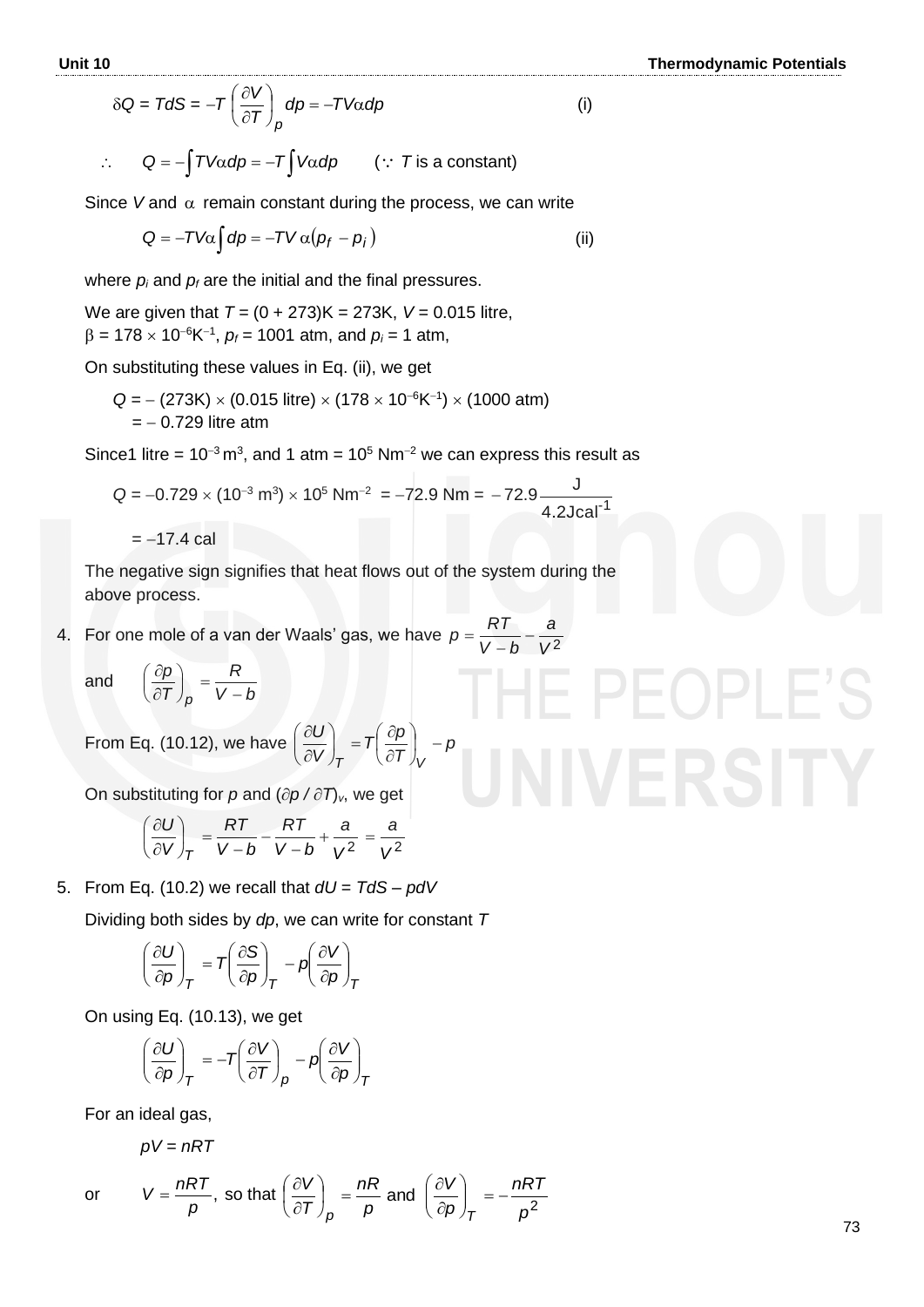$$
\therefore \qquad \left(\frac{\partial U}{\partial p}\right)_T = -\frac{nRT}{p} - p\left(-\frac{nRT}{p^2}\right) = 0
$$

This result shows that internal energy of an ideal gas is independent of pressure.

#### **Terminal Questions**

1. a) We have  $dU = TdS + Bdm'$ 

If we compare this with Eq. (10.2a), we see that *p* has been replaced by *B* and *V* by − *m'*. Using this idea, we may write the analogues of Eq. (10.2) for magnetic system as follows:

*dU = T dS + B dm dH = T dS – m dB dF =* −*S dT + B dm dG =* −*S dT – m dB*

Now applying the conditions (10.13), we have the following four Maxwell's relations

$$
\left(\frac{\partial T}{\partial m'}\right)_{S} = \left(\frac{\partial B}{\partial S}\right)_{m'}
$$
\n
$$
\left(\frac{\partial T}{\partial B}\right)_{S} = -\left(\frac{\partial m'}{\partial S}\right)_{B}
$$
\n
$$
\left(\frac{\partial S}{\partial m'}\right)_{T} = -\left(\frac{\partial B}{\partial T}\right)_{m'}
$$
\n
$$
\left(\frac{\partial S}{\partial B}\right)_{T} = \left(\frac{\partial m'}{\partial T}\right)_{B}
$$

b) The *TdS*-equation may also be obtained by replacing *p* by *B* and *V* by – *m*. Thus, from Eq. (10.14a), we have *T dS = V CBdT + T*   $\left|T\right\rangle _{E}$ *m*  $\overline{\phantom{a}}$ )  $\left( \right)$  $\overline{\phantom{a}}$  $\overline{\mathcal{L}}$ ſ  $\hat{c}$  $\frac{\partial m'}{\partial \bm{\tau}}$  *dB* 

2. a) 
$$
p(V-b) = RT
$$
 and so,  $p = \frac{RT}{V-b}$  and  $\left(\frac{\partial p}{\partial T}\right)_V = \frac{R}{V-b}$ 

We know from Eq. (10.16), that

$$
\left(\frac{\partial U}{\partial v}\right)_T = T\left(\frac{\partial p}{\partial T}\right)_V - p = \frac{RT}{V - b} - p = p - p = 0
$$

So, *u* is a function of only *T*.

b) We know from Eqs. (10.13 and 10.14) that  $TdS = C_V dT + T \frac{\partial P}{\partial T}$  dV *T*  $TdS = C_VdT + T\left(\frac{\partial p}{\partial T}\right)$  $\mathcal{E}_V dT + T\left(\frac{\partial P}{\partial T}\right)$  $\left(\frac{\partial \bm{\rho}}{\partial \bm{\mathcal{T}}}\right)$ ſ  $\hat{o}$  $=C_V dT + T\left(\frac{\partial}{\partial r}\right)$ 

*V*

and 
$$
TdS = C_p dT - T \left(\frac{\partial V}{\partial T}\right)_p dp
$$

For a reversible adiabatic process, *TdS =* 0

$$
\therefore C_V dT = -T \left(\frac{\partial p}{\partial T}\right)_V dV \quad \text{and} \quad C_p dT = T \left(\frac{\partial V}{\partial T}\right)_p dp
$$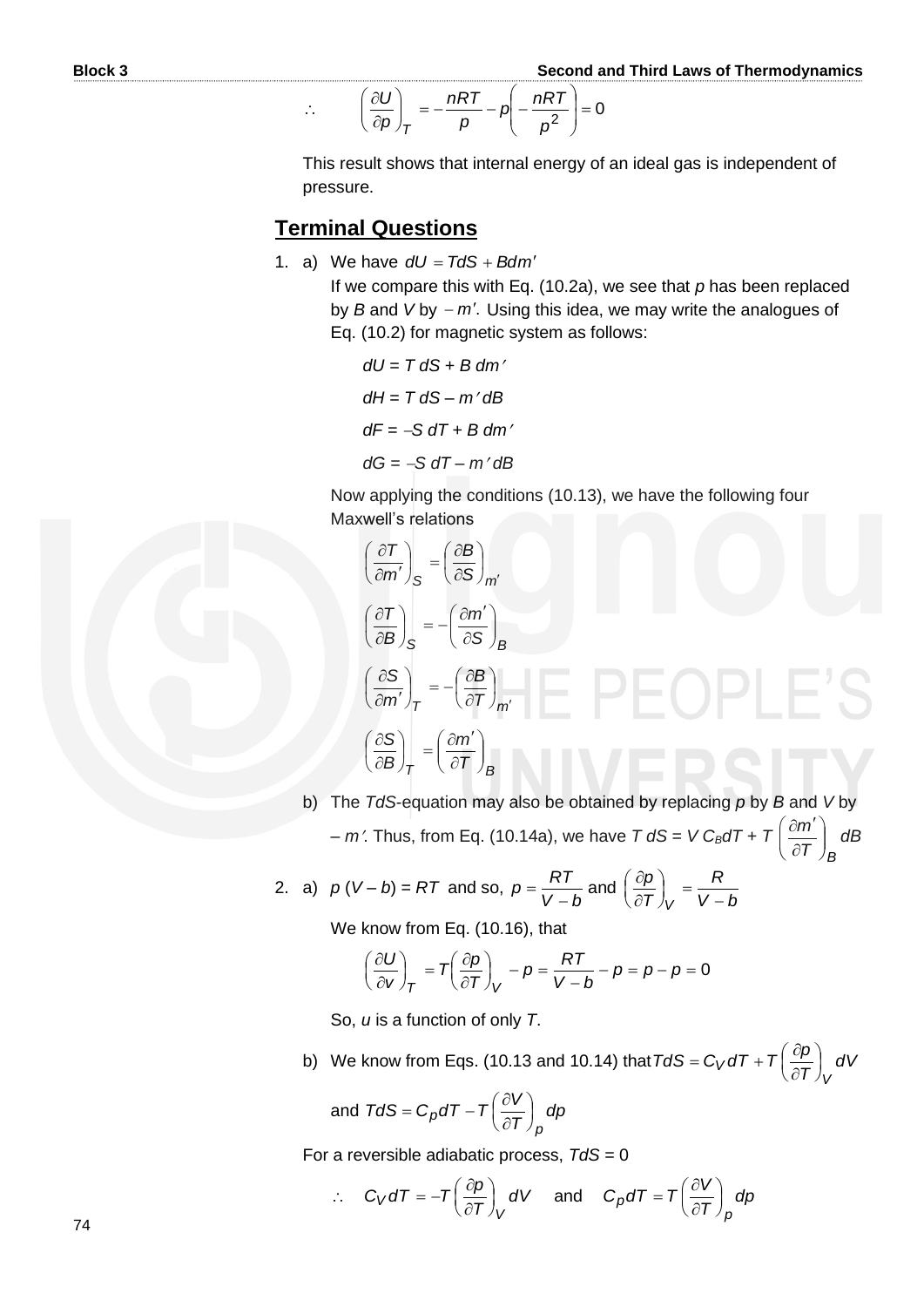or 
$$
C_V dT = -\frac{RT}{V-b}
$$
 and  $C_p dT = \frac{RT}{p} dp$ 

Hence,  $\frac{C_p dI}{C_{pT}} = \frac{p}{\sqrt{2T}} = -\frac{V-b}{\sqrt{2}} \frac{dp}{dt} = \gamma$ − − = *dV dp p bV dV bV RT dp p RT C dT C dT V p*

so that 
$$
-\gamma \frac{dV}{V-b} = \frac{dp}{p}
$$

On integrating both sides, we can write

$$
-\gamma \ln(V - b) = \ln p + K
$$

where *K* is constant of integration. We can rewrite it as

$$
\ln (p(V-b)^{\gamma}) = K
$$

On taking antilog of both sides, we get  $p(V - b)^\gamma = K'$ 

3. i) The coefficient of volume expansion or volume expansivity is given as

$$
\beta = \frac{1}{V} \left( \frac{\partial V}{\partial T} \right)_p.
$$
 For an ideal gas,  $pV = RT$ 

$$
\mathbb{R}^{\mathbb{Z}}
$$

$$
\left(\frac{\partial V}{\partial T}\right)_p = \frac{R}{p} \quad \text{or} \quad \beta = \frac{1}{V} \frac{R}{p} = \frac{1}{T}
$$

That is coefficient of volume expansion of an ideal gas is an inverse function of temperature only.

ii) The expression for thermal compressibility is written as

$$
\alpha = -\frac{1}{V} \left( \frac{\partial V}{\partial \rho} \right)_T = -\frac{1}{V} \left( -\frac{RT}{\rho^2} \right) = \frac{1}{\rho}
$$

This shows that the isothermal compressibility of an ideal gas is a function of pressure only.

4. From Clausius Clapeyron equation, we know that

$$
\frac{dp}{dT} = \frac{\ell}{T(v_2 - v_1)} \quad \Rightarrow \quad \ell = T(v_2 - v_1) \frac{dp}{dT}
$$

Here  $T = 373K$ ,  $v_2 - v_1 = 1600$ cm<sup>3</sup> g<sup>-1</sup>

$$
dp = (78.8 - 76.0) \text{ cm} \times (13.6 \text{ g cm}^{-3}) \times (980 \text{ cm s}^{-2}) = 37318 \text{ dyne cm}^{-2}
$$
  
and 
$$
dT = 1K = 1^{\circ}\text{C}
$$

$$
\therefore \ell = \frac{(373K) \times 1600 \text{ cm}^{3}\text{g}^{-1}) \times (37318 \text{ dyne cm}^{-2})}{1 \text{ K}} = 22.27 \times 10^{9} \text{ ergg}^{-1}
$$

$$
= \frac{22.27 \times 10^{9} \text{ ergg}^{-1}}{4.2 \times 10^{7} \text{ ergcal}^{-1}} = 530.2 \text{ cal g}^{-1}
$$

5. From Clausius-Clapeyron equation, we know that

$$
\frac{dp}{dT} = \frac{\ell}{T(v_2 - v_1)}
$$